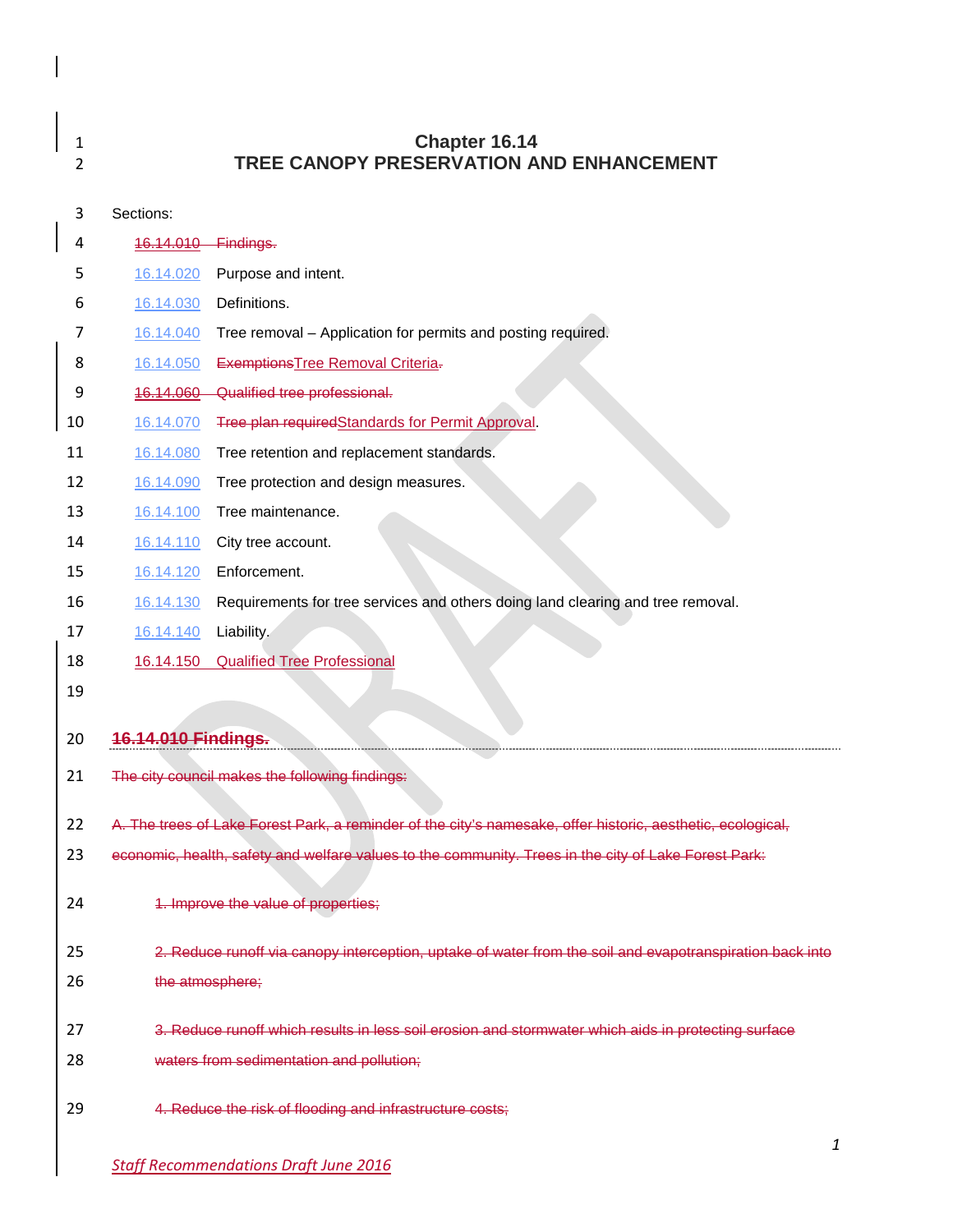| 1  | 5. Improve air quality by removing dust and particulates from the air, and remove carbon dioxide while         |
|----|----------------------------------------------------------------------------------------------------------------|
| 2  | creating oxygen;                                                                                               |
| 3  | 6. Provide cooling shade for homes, buildings, and asphalt/concrete surfaces, reducing heating and             |
| 4  | cooling costs for residences and other buildings;                                                              |
|    |                                                                                                                |
| 5  | 7. Provide screening between different land uses or other objectionable views while buffering traffic and      |
| 6  | other noise;                                                                                                   |
| 7  | 8. Provide food and habitat for a variety of wildlife;                                                         |
| 8  | 9. Provide visual relief from hard lines of concrete structures and other buildings;                           |
| 9  | 10. Increase consumer patronage for commercial properties and boost occupancy rates for well-treed             |
| 10 | shopping areas;                                                                                                |
| 11 | <b>11. Store carbon:</b>                                                                                       |
| 12 | 12. Contribute to human health improvement by lowering levels of fear of residents, and less violent and       |
| 13 | aggressive behavior by its citizens;                                                                           |
| 14 | 13. Encourage better neighbor relations and better coping skills for its residents; and                        |
| 15 | 14. Provide a valuable asset to the community as a whole.                                                      |
| 16 | B. Removal of trees from urban areas such as Lake Forest Park has resulted in the loss to the public of these  |
| 17 | and many more beneficial functions of trees. (Ord. 1015 § 2, 2010)                                             |
| 18 | 16.14.020 Purpose and intent.                                                                                  |
|    |                                                                                                                |
| 19 | The purpose and intent of this chapter is to:                                                                  |
| 20 | A. Implement certain strategies for the management and protection of Lake Forest Park's urban forest           |
| 21 | resources described in those goals and policies of the Lake Forest Park community forest management plan       |
| 22 | that were accepted by the city council;                                                                        |
|    |                                                                                                                |
| 23 | B. Preserve and enhance the tree canopy of Lake Forest Park by encouraging the protection of existing trees    |
| 24 | and stands of trees, and the replanting of new trees to replace those lost to old age, storms, development and |
| 25 | other maladies;                                                                                                |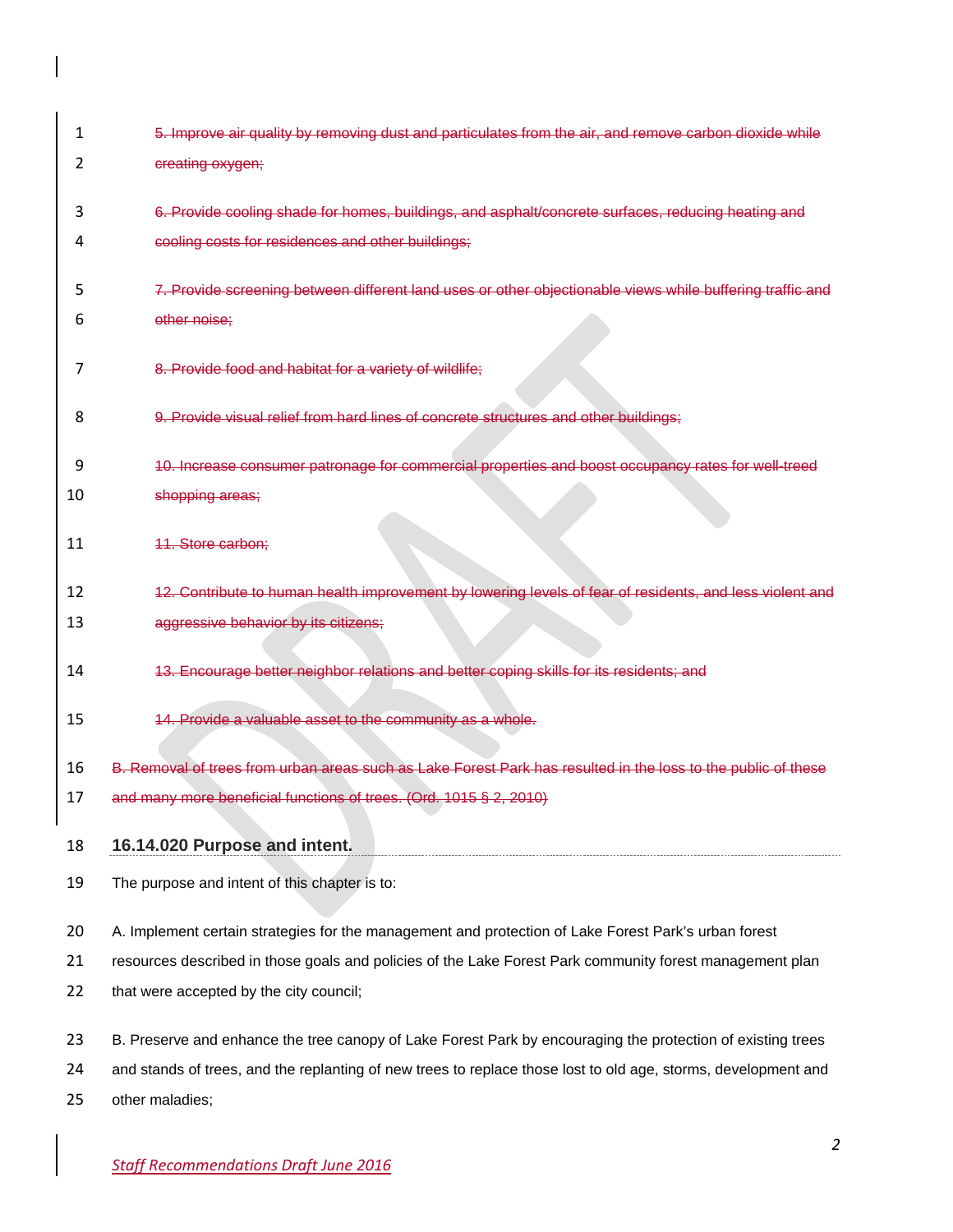- C. Mitigate the economic, environmental, and aesthetic consequences of tree loss through protection and tree
- planting on public and private lands;
- D. Provide guidelines to protect trees from adverse impacts during construction;
- E. Encourage project designs that utilize existing trees in the landscape, or allow replacement of select native
- tree species to maintain the forested feel of Lake Forest Park;
- F. To protect private property rights and allow property owners to make reasonable use of their property while
- protecting suitable and appropriate trees for that site; and
- 8 G. Maintain and protect the public health, safety, and general welfare. (Ord. 1015 § 2, 2010)

### **16.14.030 Definitions.**

- For the purposes of this chapter, the following terms are defined as follows:
- "Administrator" means the planning director or the planning director's designee.
- "Best management practices (BMPs)" means adherence to tree health care standards detailed in the current
- 13 edition of the American National Standards Institute (ANSI) A300 and the current edition of the International
- 14 Society of Arboriculture (ISA) BMPs, the standards for proper tree care, including but not restricted to the
- following elements of tree protection and care:
- 1. Avoidance of physical damage to tree roots, stem, branches, and foliage, including, but not limited to, topping;
- 2. Prevention of soil compaction from equipment operation and placement or storage of construction materials in the vicinity of the critical root zone (CRZ);
- 3. Protection of the critical root zone (CRZ) of saved trees from changes in drainage that impact soil moisture content;
- 4. Protection of existing trees from the impacts of exposure caused by removal of adjacent trees; and
- 5. Plant health care practices as published by the International Society of Arboriculture in their series of
- best management practices for the various aspects of tree care.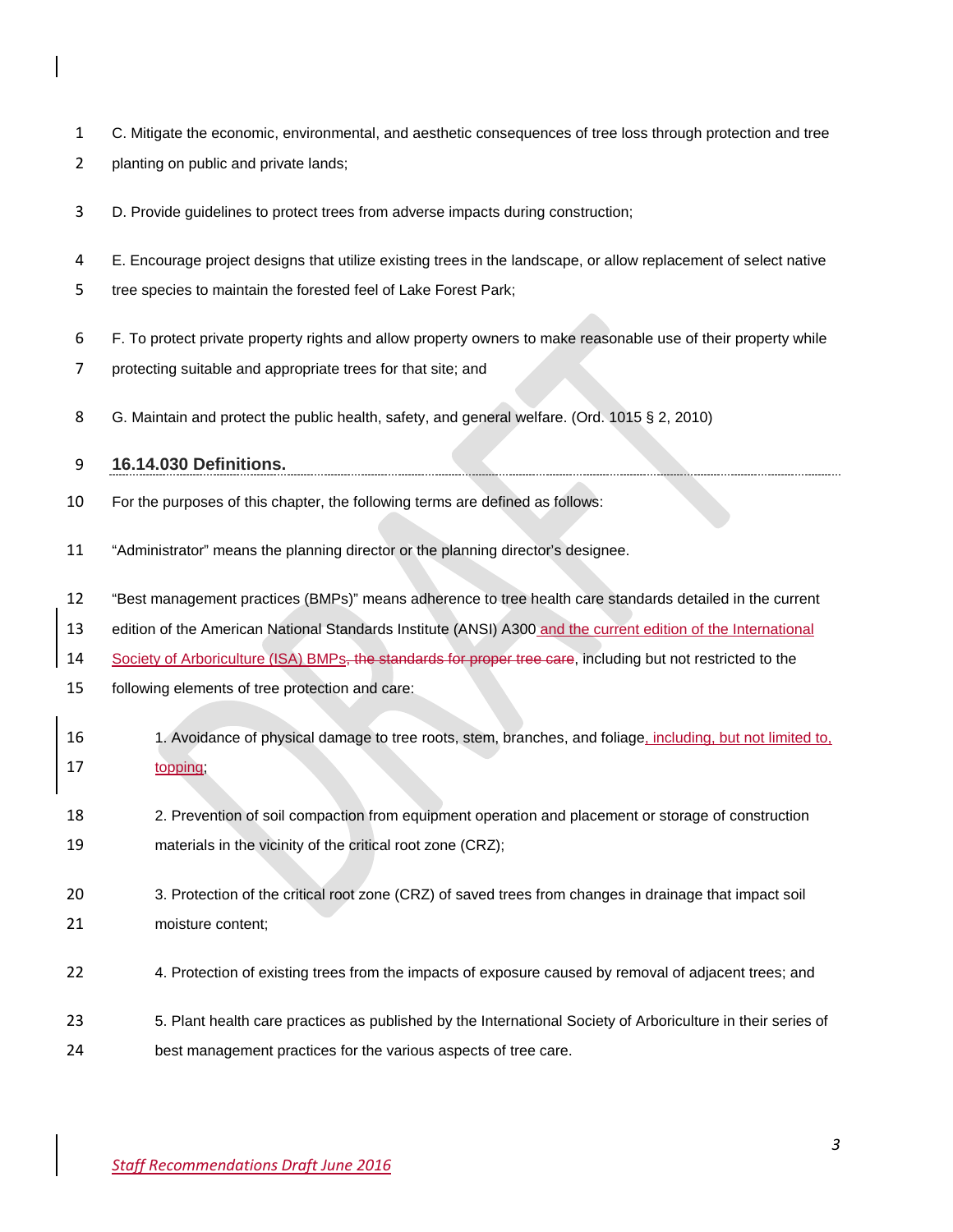"Caliper" means the industry standard for measurement of nursery stock size. Caliper is measured six inches above the root collar for nursery stock four inches in diameter and smaller.

 "Canopy" means the part of the tree crown composed of leaves and small twigs or the collective branches and foliage of a group of trees' crowns.

 "Canopy coverage" means a measure of the lot area that is covered by the canopies of existing trees and/or the canopy of the total of existing trees, immature trees, and newly planted trees. The canopy coverage of the immature trees and newly planted trees is determined using the projected canopy areas in the Lake Forest Park general tree list.

"Critical root zone (CRZ)" means the International Society of Arboriculture (ISA) definition of CRZ as an area

equal to one-foot radius from the base of the tree's trunk for each one inch of the tree's diameter at 4.5 feet

above grade (referred to as diameter at breast height). Example: A 24-inch diameter tree would have a critical

root zone radius (CRZ) of 24 feet. The total protection zone, including trunk, would be 50 feet in diameter.

"Crown" means that portion of the trees stem that is occupied by branches with live foliage.

"DBH" is an acronym for tree diameter at breast height which means the diameter of existing trees measured

15 4.5 feet above the ground line on the high side of the tree. Multiple stemmed tree diameters shall be

determined by equating the canopy coverage of the tree to that of a single-stemmed tree. For example, three

12-inch DBH stems on a multi-stemmed bigleaf maple tree may have the same canopy coverage as a single-

18 stemmed 20-inch DBH bigleaf maple. Refer to the general tree list maintained by the city. For the purposes of

code enforcement, if a tree has been removed and only the stump remains, the size of the tree shall be the

20 diameter of the top of the stump adjusted to DBH using published tables or regression curves.

"Dead Tree" means a tree with no live crown and no functioning vascular tissue.

"Demolition" means the complete tearing down, razing, or removal of a building or structure. A building is

considered demolished even if the foundation remains.

"Development activity" means any activity that requires federal, state, or local approval for the use or

25 modification of land or its resource, except those defined as "Minor Development Activity". Development. These

26 activities include, but are not limited to, variances; shoreline substantial development; clearing activity;

27 excavation; embankment; fill and grade worksubdivision or short subdivision of lots; converting fallow land or

28 undeveloped land to agricultural purposes; activity conditionally allowed; building or construction or demolition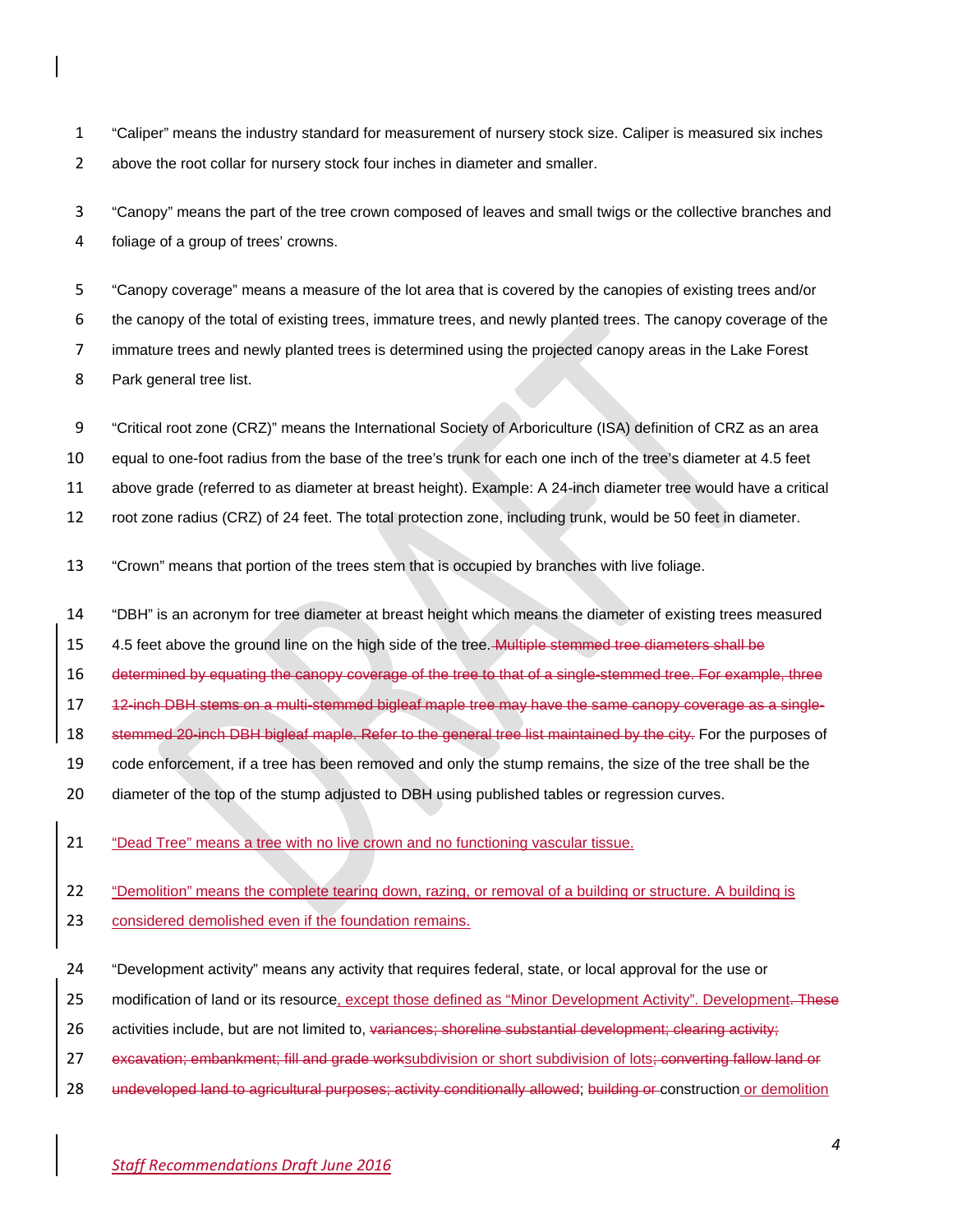- 1 of single family, multi-family or commercial buildings; and redevelopment of non-conforming structuresuses for
- 2 more than 50% of fair market value as defined in LFPMC 18.66.050; revocable encroachment permits; and
- 3 septic approval.
- 4 "Dripline" for a tree is delineated by a vertical line extended from the outermost branch tips to the ground, or 5 six-foot radius from the stem of the tree, whichever is greater.
- 6 "Exceptional tree" means a tree, which because of its species, age, size or condition, is of significant cultural,
- 7 landscape, or nature conservation value, as determined by the City's Qualified Tree Professional.
- 8 "Five-Year Forest Management Plan" means a plan for tree removal, tree planting, tree maintenance and forest
- 9 enhancement over the course of five years. A Five-Year Forest Management Plan cannot be associated with
- 10 Development Activity.
- 11 "General tree list" means a list of trees species that is maintained by the city and approved by the city's
- 12 qualified tree professional for planting as replacement and mitigation trees. The general tree list also
- 13 establishes which tree species that are prohibited from being planted as replacement and mitigation trees. The
- 14 general tree list may also contain additional information that is deemed by the city to be the basis for
- 15 determining how many replacement trees may be required to meet the standards of this chapter.
- 16 "Hazard tree" means a tree that is dead, dying, diseased, damaged, structurally defective, or exposed by
- 17 recent removal of adjacent trees which increases the risk of tree failure. The tree or tree parts have a target
- 18 and the reasonable person would expect the tree to strike the target when failure occurs. A target is a person or
- 19 property that may be injured or damaged by failure of the tree or its parts. Tree removal may be necessary if
- 20 the tree cannot be made safe by pruning or moving of the target.
- 21 "Impact" means a condition or activity that affects a part of a tree including the trunk, branches, and roots within 22 the dripline or critical root zone (CRZ).
- 23 "Landmark tree" means any live tree that is at least 28 inches in diameter (DBH).- For multi-stemmed trees, if
- 24 the three largest stems, when summed, are at least 28 inches in diameter (DBH), the tree shall be considered a
- 25 landmark tree. For trees with two stems, if the stems, when summed, are at least 28 inches in diameter (DBH),
- 26 the tree shall be considered a landmark tree.
- 27 "Limits of disturbance" means the boundary between the area of minimum protection around a tree and the
- 28 allowable site disturbance as determined by the city's qualified tree professional.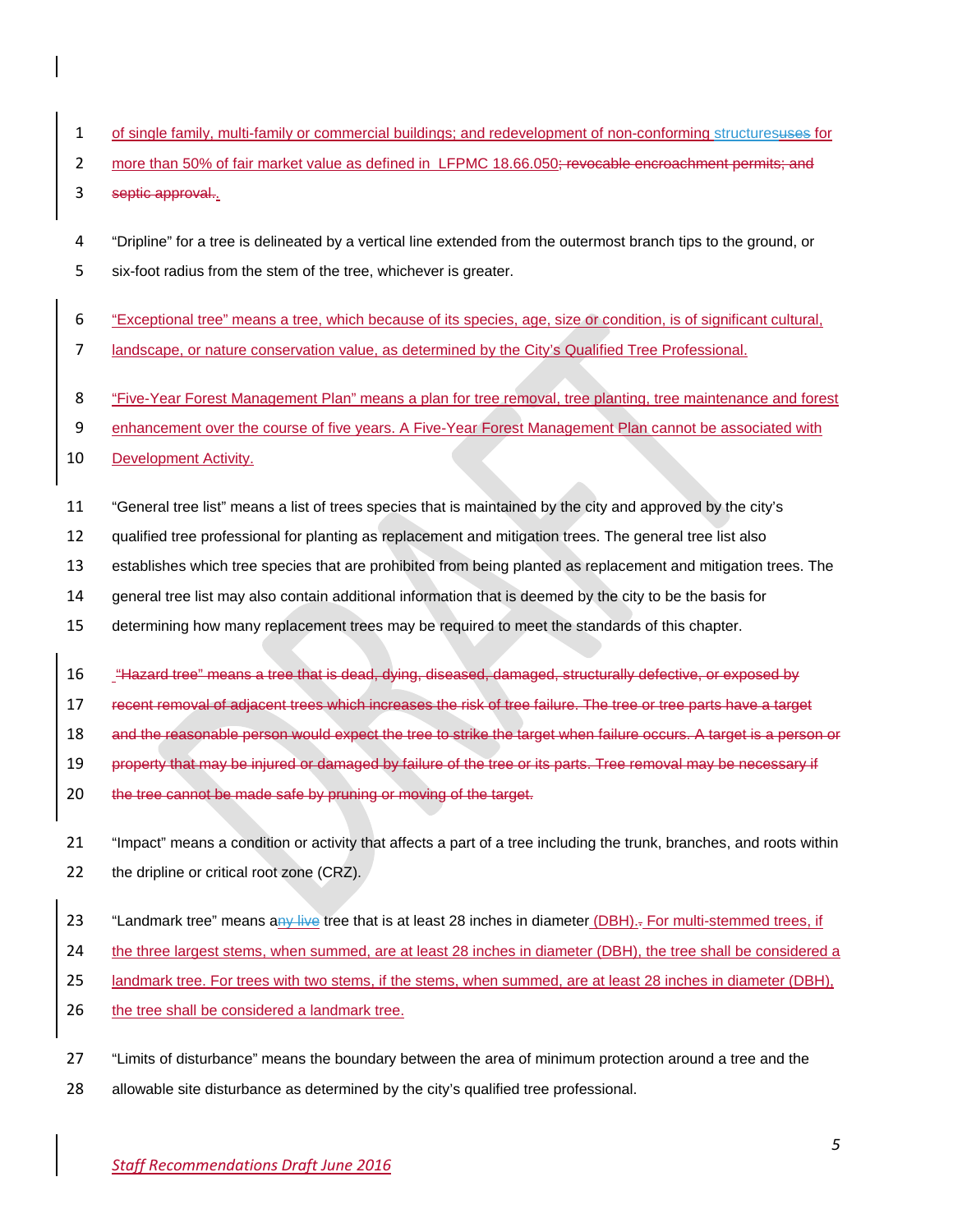- "Live crown ratio" is the percentage of the total height of the tree that is occupied by the live green crown. For
- example, if the crown length, measured from the leader tip to the base of the live crown, is 55 feet and the total
- tree height is 100 feet, then the live crown ratio is 55 percent.
- "Minor Development Activity" means activities that include, but are not limited to, additions, enlargements, or
- alterations to existing structures, and construction of retaining walls, fences, driveways, and garages.
- "Multi-stemmed tree" means a tree that has one stem at ground level but that splits into two or more stems
- above ground level. Trees whose stems diverge below ground level are considered separate trees.
- "Native" means trees and plants native to western Washington.

"New development" means construction associated with new subdivisions or short subdivisions as defined and

- applied in Chapter58.17 RCW.
- "Nuisance tree" means a tree that is causing obvious physical damage to structures, including but not limited to
- sidewalks, curbs, the surfaces of streets, parking lots, or driveways, or building foundations. The prescription to
- reduce the problem should include root or branch pruning, installation of root barriers, or other structures to
- eliminate or reduce potential for further damage. Tree removal should be considered as a last resort.
- "Person" means an individual, corporation, municipal corporation, association, LLC (limited liability corporation), or any legal entity.
- "Protected tree" means a tree and associated understory vegetation identified for retention and protection on an approved tree protection and replacement plan and/or permanently protected by easement, tract, or covenant restriction.
- "Risk" in the context of trees, is the cross-referencing of the likelihood of a tree failure occurring and the
- 21 severity of the associated consequences to a target.
- "Qualified tree professional" is an individual who is a certified professional with academic and field experience
- that makes them a recognized expert in urban forestry and tree protection during development. A qualified tree
- professional shall be a member of the International Society of Arboriculture (ISA) and/or the Association of
- Consulting Arborists and shall have specific experience with urban tree management in the state of
- Washington. Additionally the city's qualified tree professional shall be a certified arborist or board certified
- 27 master arborist, as certified by the International Society of Arboriculture, and be ISA Tree Risk Assessment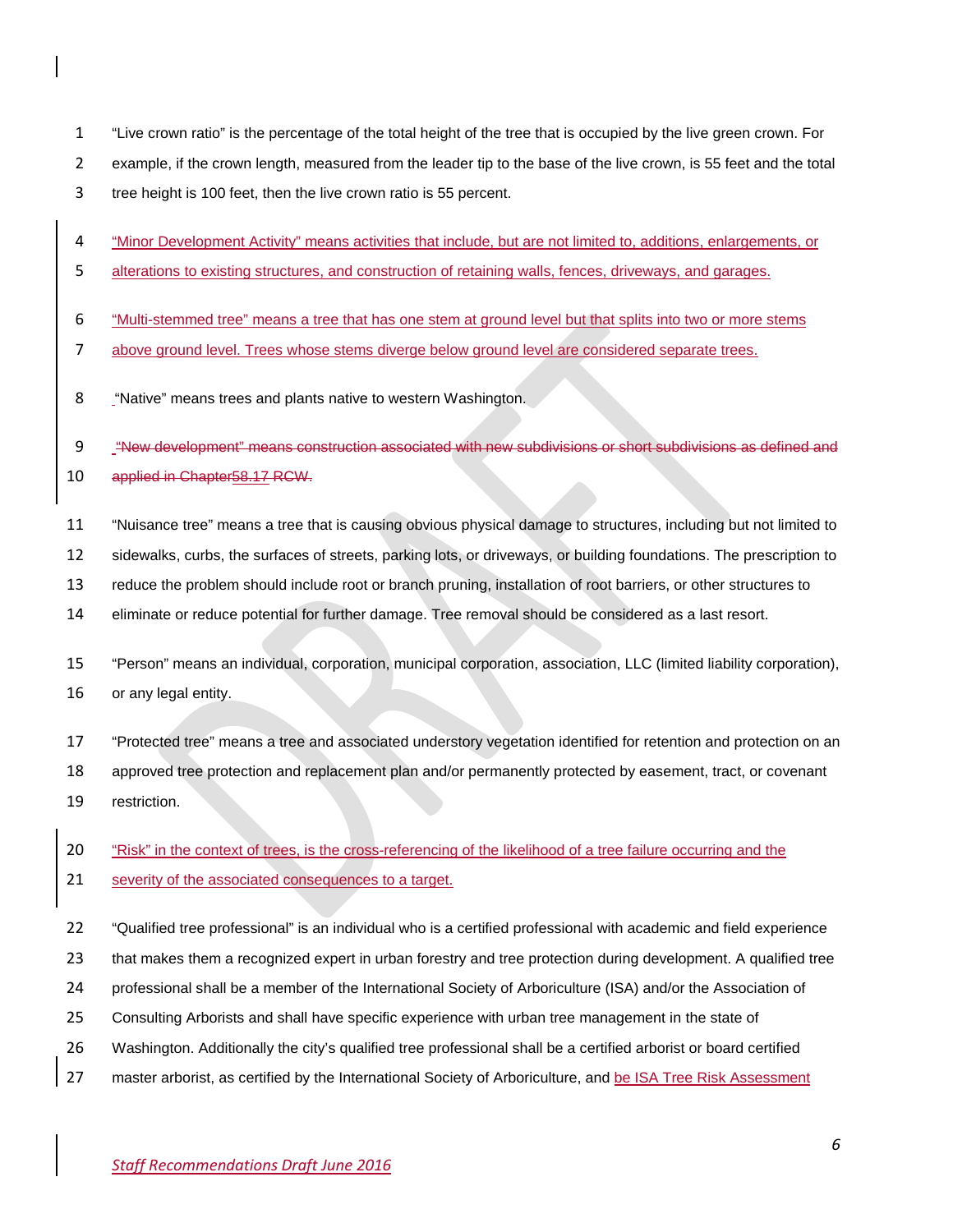- 1 Qualified and have the necessary training and experience to use and apply the appraisal methodology
- prescribed in the current edition of the ISA Plant Appraisal Guide.
- 3 "Significant tree" means any live healthy tree six inches or greater in diameter (DBH). For multi-stemmed trees,
- if any one stem is six inches or greater in diameter (DBH), the tree shall be considered a significant tree.
- "Specimen tree" means a tree of exceptional size, form, or rarity.
- "Street tree" means any planted tree on public rights-of-way.
- "Target" or "Risk Target" means people, property, or activities that could be injured, damaged, or disrupted by a tree.
- "Tree" means a self-supporting woody plant characterized by one main trunk or, for certain species, multiple
- 10 trunks, typically reaching at least 12 to 15 feet in height at maturity, that is recognized as a tree in the nursery
- and arboricultural industries..
- "Tree Risk Assessment" means the systematic process to identify, analyze and evaluate tree risk. Tree risk
- assessment shall be conducted in accordance with the latest version of the ISA Best Management Practices
- Guide.
- "Tree Risk Assessor" means a qualified tree professional who identifies subject tree(s) and site conditions,
- evaluates and classifies the likelihood of failure, estimates the consequences of tree(s) hitting a target, and
- determines options for treatment or mitigation. The City of Lake Forest Park requires that Tree Risk Assessors
- be ISA Tree Risk Assessment Qualified.
- 19 "Tree Risk Manager" means the person who holds duty of care responsibility, defines tree risk policies,
- establishes budget, determines priorities, decides the level of acceptable risk, and chooses among mitigation
- 21 options. Tree risk manager is assumed to be the property owner except in cases of permit denial.
- "Tree removal" means the direct or indirect removal of a tree(s) or vegetation through actions including, but not
- limited to: clearing, cutting, girdling, topping, or causing irreversible damage to roots or stems; destroying the
- structural integrity of trees through improper pruning; poisoning; filling, excavating, grading, or trenching within
- 25 the dripline that results in the loss of more than 20 percent of the tree's root system; or the removal through any
- of these processes of greater than 50 percent of the live crown of the significant tree.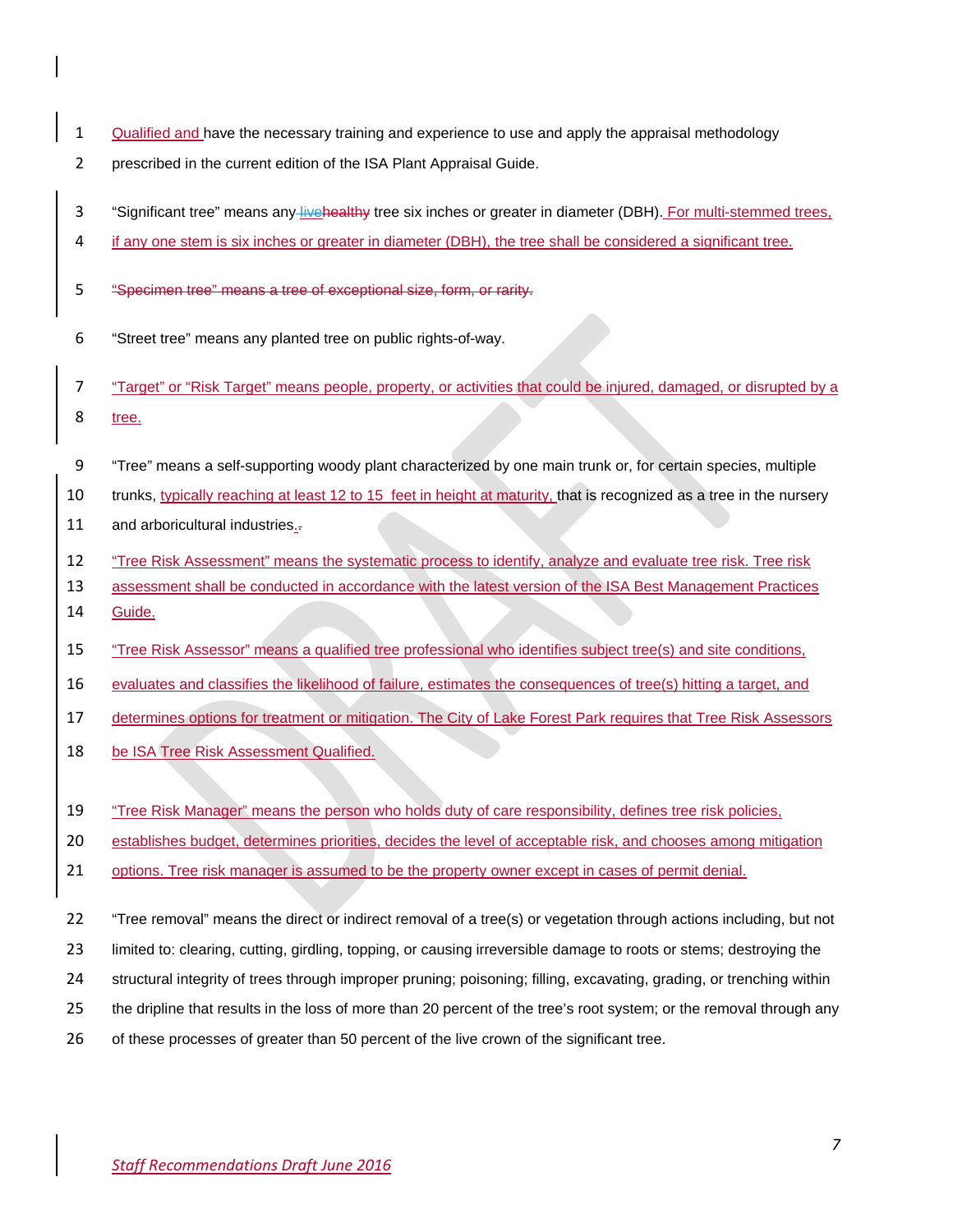- 1 "Understory vegetation" means small trees, shrubs, and groundcover plants, growing within the dripline or 2 critical root zone (CRZ) of a significant tree.
- 3 "Viable (tree)" means a significant tree that a qualified tree professional has determined to be in good health
- 4 with a low risk of failure, is relatively windfirm if isolated or exposed, and is a species that is suitable for its
- 5 location, and is therefore worthy of long-term retention.
- 6 "Wildlife Habitat Tree snag" means the remaining trunk of a dead, dying, diseased, or hazard tree that is
- 7 reduced in height and stripped of all live branches. To be considered as a wildlife habitat tree snag, the tree
- 8 must be at least 12 inches DBH and 20 feet tall. The actual wildlife habitat tree snag height must consider the
- 9 surrounding targets.
- 10 "Windfirm" means a tree that is healthy and well-rooted and the city's qualified tree professional has evaluated
- 11 and determined that it can withstand normal winter storms in Lake Forest Park. (Ord. 1015 § 2, 2010)

## 12 **16.14.040 Tree removal – Application for permits and posting required.**

- 13 A. Permit Required. No person or their representative, directly or indirectly, shall remove or destroy any
- 14 significant tree located within the city without first obtaining a tree permit in accordance with this chapter and
- 15 Table 1, unless exempted or excepted in LFPM[C16.14.050.](http://www.codepublishing.com/WA/LakeForestPark/html/LakeForestPark16/LakeForestPark1614.html#16.14.050)
- 

## 16 **Table 1**

| <b>Lot Size and Use Category</b>                      | <b>Canopy</b><br><b>Coverage</b><br>Goal | <b>Maximum Tree Removal</b><br>with Arborist Consult<br><b>Permit a 36-Month</b><br>Period(1) | <b>Maximum Tree Removal</b><br>with Administrative Permit a<br>36-Month Period(2) |
|-------------------------------------------------------|------------------------------------------|-----------------------------------------------------------------------------------------------|-----------------------------------------------------------------------------------|
| Single-family lots greater than 15,000<br>square feet | 58%                                      | 2 Significant or Landmark<br><del>Trees</del>                                                 | 2 Significant Trees                                                               |
| Single-family lots 10,000 - 15,000<br>square feet     | 39%                                      | 2 Significant or Landmark<br><b>Trees</b>                                                     | 2 Significant Trees                                                               |
| Single-family lots less than 10,000<br>square feet    | 28%                                      | 2 Significant or Landmark<br><del>Trees</del>                                                 | 2 Significant Trees                                                               |
| <b>Multifamily lots</b>                               | <b>45%</b>                               | <b>1 Significant or Landmark</b><br>∓ree                                                      | <b>1 Significant Tree</b>                                                         |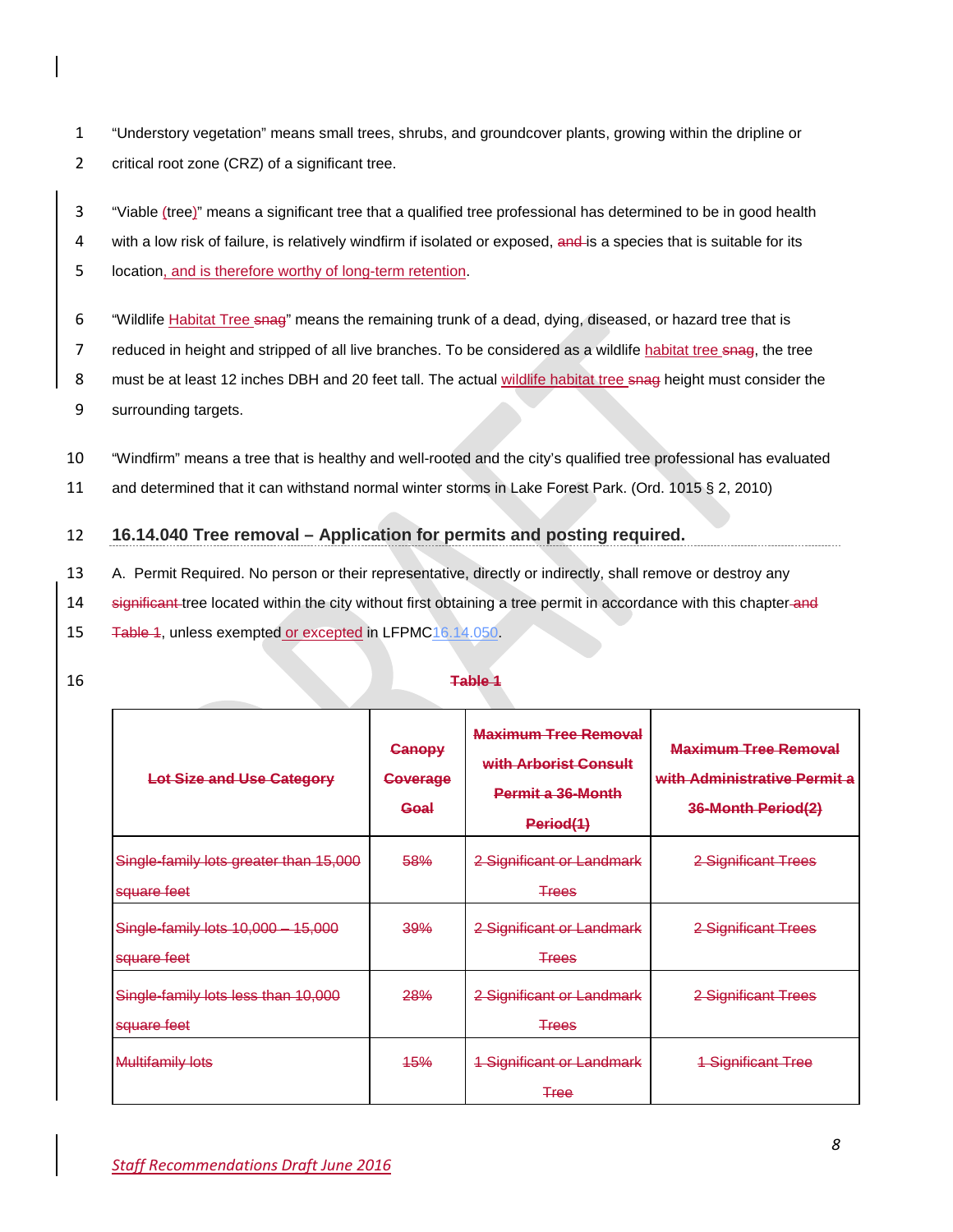|                                             | Lot Size and Use Category                                                                                                                                                                                                                                                                                                                                                                                                                                                                                                                                                                                                                                                                                                                                                                                                                                                                                                | <b>Canopy</b><br>Coverage<br>Goal | <b>Maximum Tree Removal</b><br>with Arborist Consult<br>Permit a 36-Month<br>Period(1) | <b>Maximum Tree Removal</b><br>with Administrative Permit a<br>36-Month Period(2) |
|---------------------------------------------|--------------------------------------------------------------------------------------------------------------------------------------------------------------------------------------------------------------------------------------------------------------------------------------------------------------------------------------------------------------------------------------------------------------------------------------------------------------------------------------------------------------------------------------------------------------------------------------------------------------------------------------------------------------------------------------------------------------------------------------------------------------------------------------------------------------------------------------------------------------------------------------------------------------------------|-----------------------------------|----------------------------------------------------------------------------------------|-----------------------------------------------------------------------------------|
|                                             | <del>Commercial lots</del>                                                                                                                                                                                                                                                                                                                                                                                                                                                                                                                                                                                                                                                                                                                                                                                                                                                                                               | <b>45%</b>                        | <b>1 Significant or Landmark</b><br><b>Tree</b>                                        | <b>1 Significant Tree</b>                                                         |
|                                             | (1) Required to remove any landmark tree (28 inches diameter or greater) or when proposed development<br>activity will occur within the dripline or critical root zone (CRZ) of no more than two significant trees.<br>(2) Mandatory replacement plan including one replacement tree for each significant tree removed or equivalent<br>payment into tree fund.                                                                                                                                                                                                                                                                                                                                                                                                                                                                                                                                                          |                                   |                                                                                        |                                                                                   |
| $\mathbf{1}$                                | B. Permit Requirements. Types. Tree removal permits shallmust be-reviewed according to the following                                                                                                                                                                                                                                                                                                                                                                                                                                                                                                                                                                                                                                                                                                                                                                                                                     |                                   |                                                                                        |                                                                                   |
| 2                                           | standards: authorized by one of the following types of permits, as applicable:                                                                                                                                                                                                                                                                                                                                                                                                                                                                                                                                                                                                                                                                                                                                                                                                                                           |                                   |                                                                                        |                                                                                   |
| 3<br>4<br>5<br>6<br>7<br>8<br>9<br>10<br>11 | 1. Administrative Review Permits not Requiring Arborist Review. Permit. Tree removal may be<br>authorized by an administrative review permit forR-removal of no more than two or fewer significant trees<br>within any 36-month period may be authorized after administrative without arborist review, unless the<br>trees are located in an environmentally sensitive area or sensitive area buffer, or if Development Activity<br>has occurred within the past five years otherwise authorized by an arborist consult permit. The<br>administrator may require that the proposed tree removal be reviewed by the city's qualified tree<br>professionalas an arborist consult permit if the administrator determines that the removal could result in<br>a threat to persons or damage of property, or if the tree removal may result in the property dropping<br>below its canopy coverage goal as defined in Table 1. |                                   |                                                                                        |                                                                                   |
| 12                                          | 2. Arborist Consult Permit. Tree removal may be authorized by an arborist consult permit when proposed                                                                                                                                                                                                                                                                                                                                                                                                                                                                                                                                                                                                                                                                                                                                                                                                                   |                                   |                                                                                        |                                                                                   |
| 13                                          | development activity will occur within the dripline or critical root zone of no more than two significant or two                                                                                                                                                                                                                                                                                                                                                                                                                                                                                                                                                                                                                                                                                                                                                                                                         |                                   |                                                                                        |                                                                                   |
| 14                                          | landmark trees.                                                                                                                                                                                                                                                                                                                                                                                                                                                                                                                                                                                                                                                                                                                                                                                                                                                                                                          |                                   |                                                                                        |                                                                                   |
| 15<br>16<br>17<br>18<br>19                  | 3. Arborist Review Permit. Tree removal may be authorized by an arborist review permit for removal of<br>three or more trees in a 36-month period on a single-family lot or more than one tree on a multifamily or<br>commercial lot, except when the administrator determines that the proposed removal may be approved under<br>an arborist consult permit. All new development, both residential and commercial, shall require an arborist<br>review permit.                                                                                                                                                                                                                                                                                                                                                                                                                                                          |                                   |                                                                                        |                                                                                   |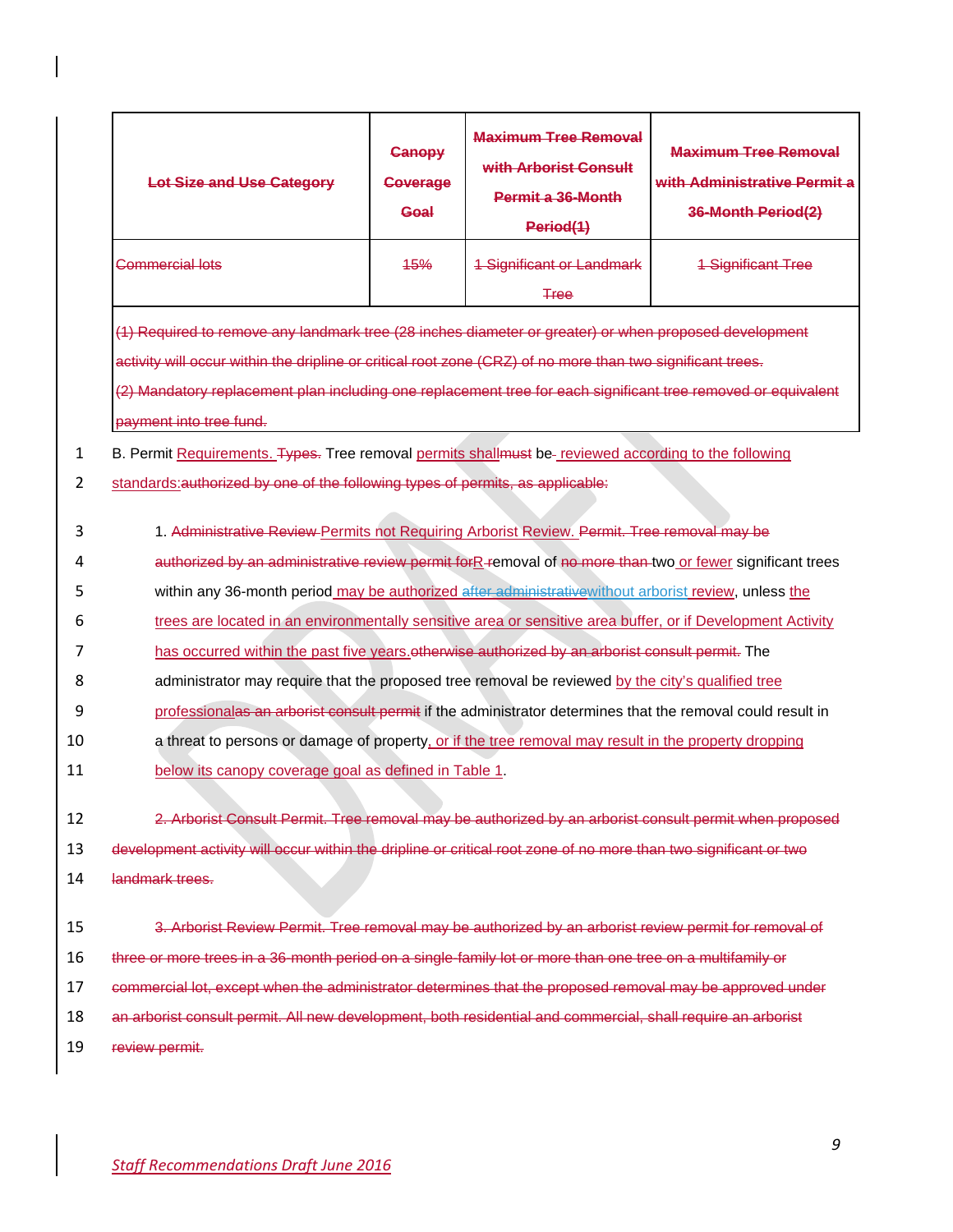|                | C. Administrative review, arborist consult and arborist review permits expire 180 days after the date the |
|----------------|-----------------------------------------------------------------------------------------------------------|
| $\overline{ }$ | permit is issued.                                                                                         |

| 3  | D. Permit Denial. If the administrator or the city's qualified tree professional determines that a proposed        |
|----|--------------------------------------------------------------------------------------------------------------------|
| 4  | tree removal is substantially likely to result in injury or damage to persons or property, or will reduce the      |
| 5  | tree canopy on the subject property below the applicable canopy coverage goal, the city may deny the               |
| 6  | permit, or require tree replacement to achieve canopy coverage for that lot in accordance with                     |
| 7  | LFPMC 16.14.080.                                                                                                   |
| 8  | 2. Permits Requiring Arborist Review. Review by the City's Qualified Tree Professional shall be required           |
| 9  | under the following circumstances:                                                                                 |
| 10 | a. When one or more landmark trees is proposed for removal.                                                        |
| 11 | b. When three or more significant trees are proposed for removal within any 36-month period.                       |
| 12 | c. When any tree proposed for removal, regardless of size, is located in an environmentally                        |
| 13 | sensitive area or buffer as defined by LFPMC 16.16.                                                                |
| 14 | d. When any development activity or minor development activity is proposed, unless                                 |
| 15 | excempted in LFPMC 16.14.050                                                                                       |
| 16 | e. When trees are proposed for removal on a property on which Development Activity has                             |
| 17 | occurred within the last five years.                                                                               |
| 18 | f. When an applicant has submitted a Five-Year Forest Management Plan for approval.                                |
| 19 | C. Tree removal permits expire one year (365 days) after the date the permit is issued, unless the administrator   |
| 20 | and city's qualified tree professional have approved a five-year forest management plan, in which case the         |
| 21 | permit shall expire five years after the date the permit is issued. The administrator may grant an extension of up |
| 22 | to six months if the applicant provides a written request prior to expiration.                                     |
| 23 | DE. Permit Application and Posting Requirements.                                                                   |
| 24 |                                                                                                                    |
| 25 | 1. 4. Notice of Application. For treeadministrative and arborist consult permits not requiring arborist            |
| 26 | review, the nNotice of application shall be posted on-site, in a place where it can be read -from the              |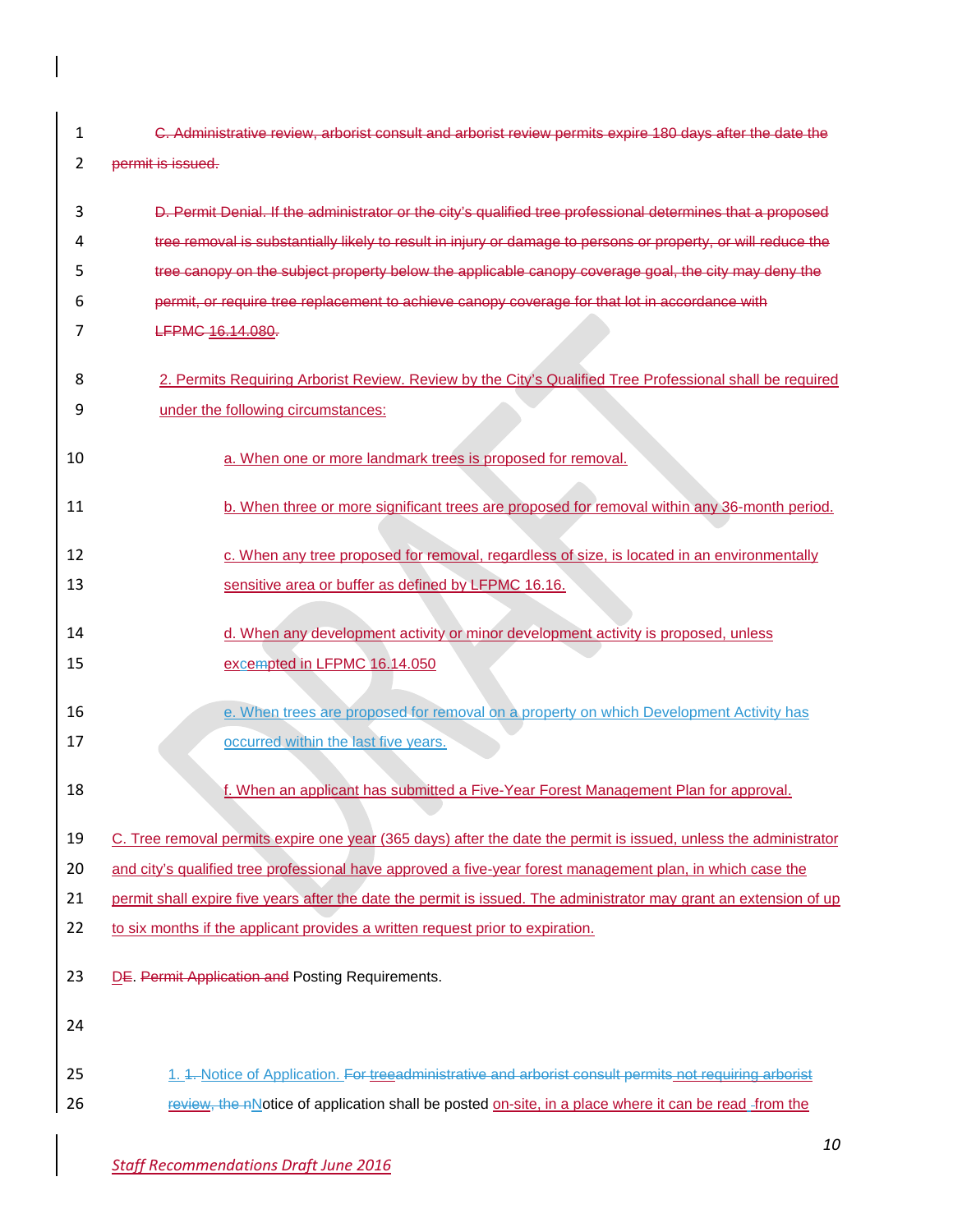| $\mathbf{1}$ | nearest public street, for two calendar days prior to tree removal activity. If the property is located on   |
|--------------|--------------------------------------------------------------------------------------------------------------|
| 2            | a private street, notices shall be posted on-site, in a place where it can be read from the private street,  |
| 3            | as well in a place where it can be read from the nearest public street.permit approval.                      |
| 4            | For permits not requiring arborist review, the notice of application shall be posted for a<br>a.             |
| 5            | minimum of two business days prior to permit decision, and shall remain posted until a                       |
| 6            | decision is issued. In order for the notice of application to be posted for an administrative                |
| 7            | review permit, *The applicant must sign and attest that no IL and mark Ttrees (over 28 inches                |
| 8            | in diameter) are being removed.                                                                              |
| 9            | b. For permits requiring arborist review, the notice of application shall be posted for a                    |
| 10           | minimum of 14 calendar days prior to permit decision, and shall remain posted until a                        |
| 11           | decision is issued.                                                                                          |
| 12           | 2. For tree permits requiring arborist review permits, the notice of application shall be posted on site, in |
| 13           | a place where it can be read from the nearest public street, for at least 14 days as required by             |
| 14           | Chapter 16.26LFPMC prior to permit approval. If the property is located on a private street, notices         |
| 15           | shall be posted on site, in a place where it can be read from the private street, as well as in a place      |
| 16           | where it can be read from the nearest public street.                                                         |
| 17           | 2. Notice of Decision. 43. Tree removal may commence immediately upon posting of an approved tree            |
| 18           | permit on the subject site in the same manner described in LFPMC 16.14.040(D)(1). in a place where           |
| 19           | it can be read from the nearest public street. at a conspicuous location. If the property is located on a    |
| 20           | private street, the permit shall be posted on-site, in a place where it can be read from the private         |
| 21           | street, as well as in a place where it can be read from the nearest public street. The tree permit shall     |
| 22           | remain posted at least one week (7 calendar days) after the approved activity has been completed.            |
| 23           |                                                                                                              |
| 24           | $\frac{5}{2}$                                                                                                |
| 25           | a. For tree permits associated with a Five-Year Forest Management Plan, the permit must be                   |
| 26           | posted on the subject site in a place where it can be read from the nearest public street each               |
| 27           | time tree removal occurs, and at least one week (7 calendar days) after the approved activity                |
| 28           | has been completed. If the property is located on a private street, the permit shall be posted               |
| 29           | on-site, in a place where it can be read from the private street, as well as in a place where it             |
| 30           | can be read from the nearest public street.                                                                  |

 $\overline{\phantom{a}}$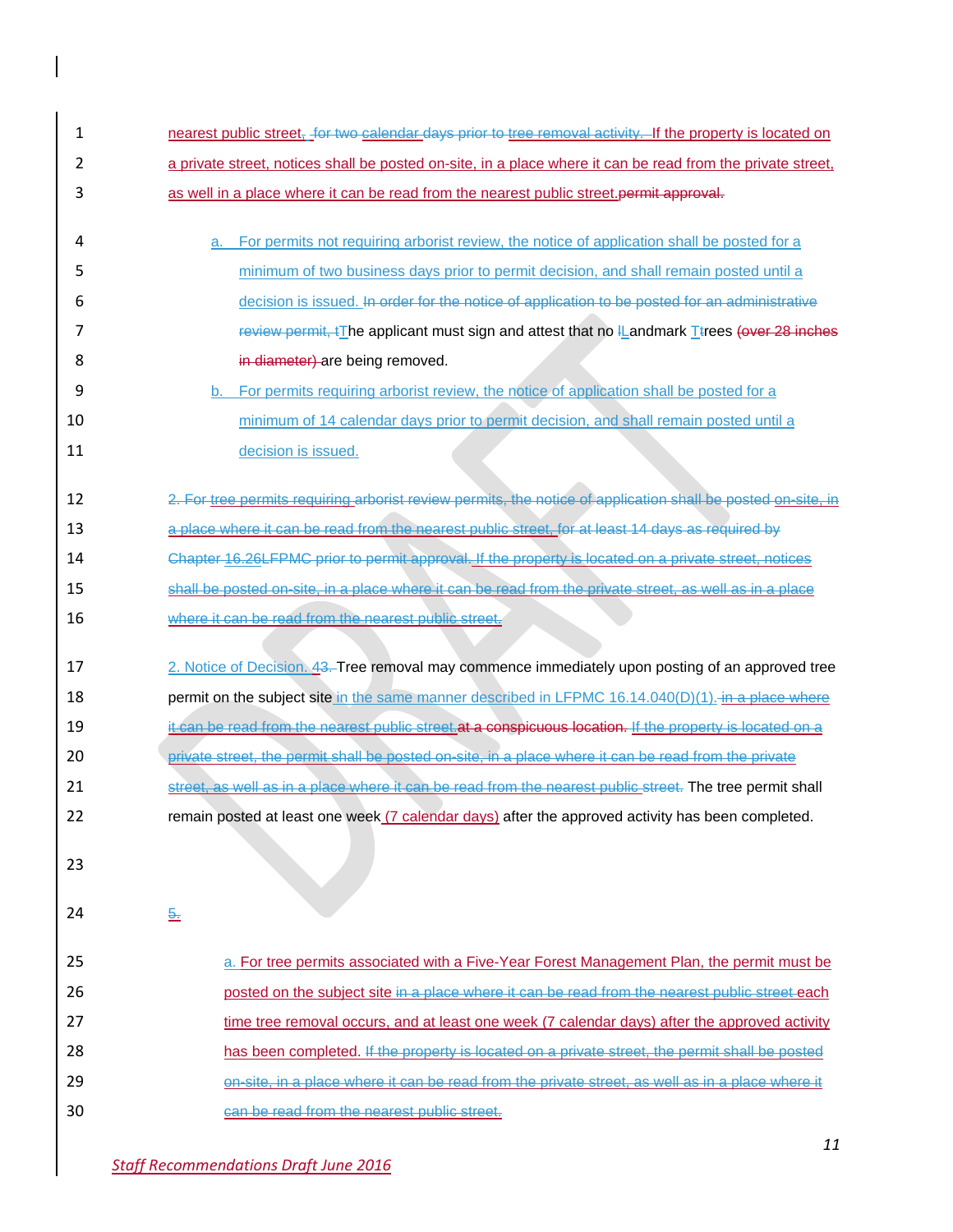| EF. Appeals. Appeals of administrative determination tree permit decisions shall follow Chapter 2.39 LFPMC. |
|-------------------------------------------------------------------------------------------------------------|
| 2 (Ord. 1015 § 2, 2010)                                                                                     |

# **16.14.050 ExemptionsTree Removal Criteria.** 5 A. Exemptions. The following are exempt from the requirements of this chapter: 1. The removal of trees that are less than 6" DBH, provided that such trees are not located in an environmentally sensitive area or sensitive area buffer. 8 A. Emergency actions necessary to remedy an immediate threat to people or property, or public health, safety or welfare by a hazard tree. Any person undertaking such action shall notify the planning director within one working day following commencement of the emergency action and shall apply to the planning director for 11 review of the work performed. 12 B. Trees may be removed by the city, or electric or other utilities for the normal course of maintenance of the utilities, street lights, sidewalks, signage or public rights-of-way, or for situations involving immediate danger to life or property, including impeding safe traffic vision or flow, or interruption of services provided by the utility. To be exempt for maintenance-related tree removal, a utility must have an approved right-of-way permit. 16 B. Exceptions. The following exceptions apply to the requirements of this chapter: 1. Emergency actions necessary to remedy an immediate threat to people or property, or public health, 18 safety or welfare by a high-risk or extreme-risk tree may be undertaken prior to permit application. Any **19** person undertaking such an action shall: **a.** Notify the planning director within one working day following commencement of the **emergency action.** 22 b. Apply for a tree removal permit within one week of the emergency action. 23 c. LFMPC 16.14.050(B)(1)(a) and (b) do not apply to emergency actions taken by the City, or **electric or other utilities.** 2. The city, or electric or other utilities may remove trees without a permit for the normal course of

maintenance of the utilities, street lights, sidewalks, signage or public rights-of-way. A utility must have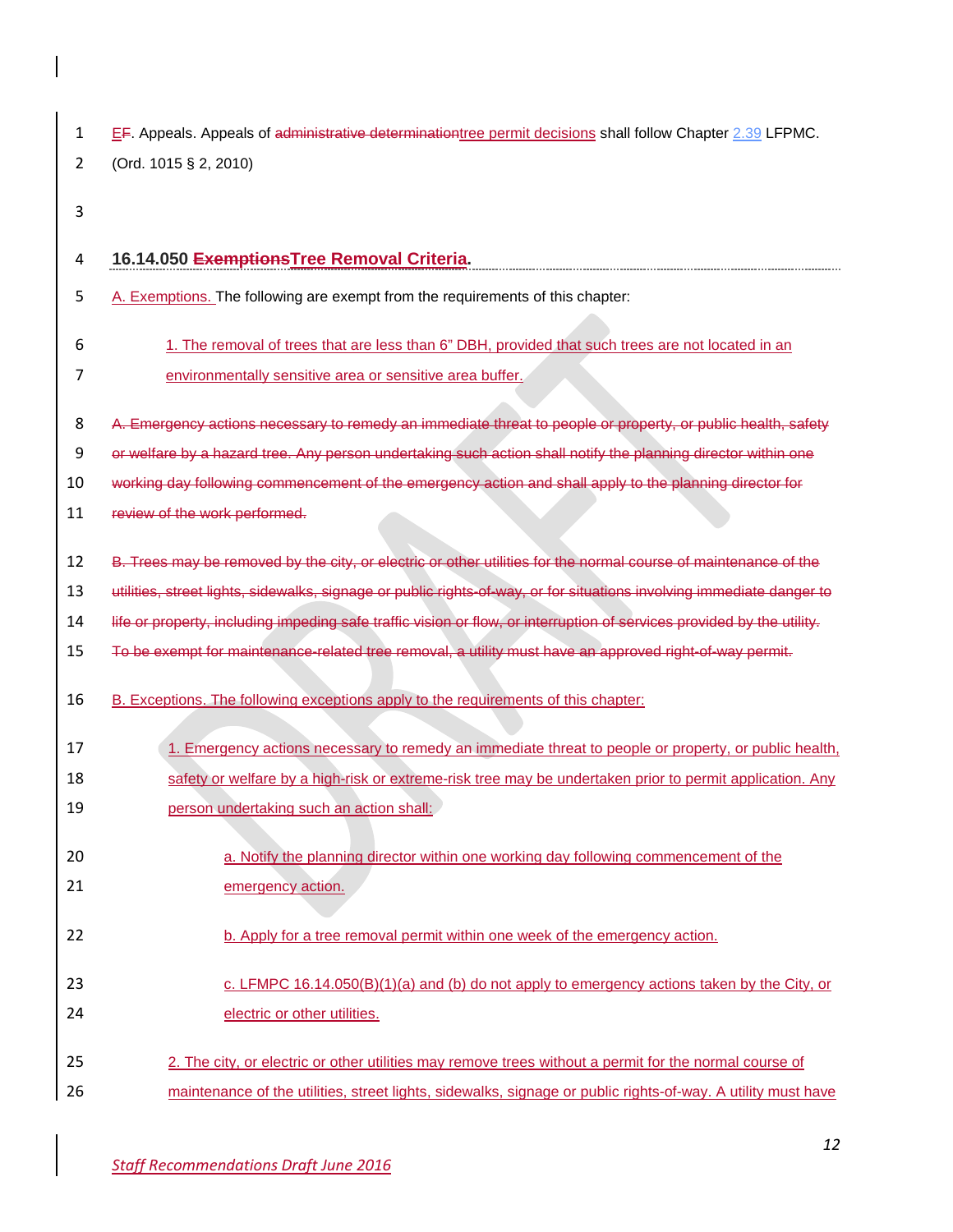| 1  | an approved right-of-way permit. Agencies receiving this exception must follow the tree maintenance          |
|----|--------------------------------------------------------------------------------------------------------------|
| 2  | standards set forth in LFPMC 16.14.100, including the prohibition on topping trees.                          |
| 3  | 3. The removal of Dead Trees does not require a permit, provided that the person undertaking such an         |
| 4  | action obtains administrator approval prior to removal. Dead trees located in steep slope or landslide       |
| 5  | hazard areas and their buffers should be kept as Wildlife Habitat Trees, or, at minimum, stumps shall        |
| 6  | be left in the ground unless approved by a qualified geologist or geotechnical engineer. Notice of           |
| 7  | exception shall be posted on site in the same manner prescribed in $16.14.040(D)(24)$ .                      |
| 8  | 4. The removal of invasive tree species, as defined by King County's list of invasive species and            |
| 9  | noxious weeds, may be allowed without a permit, provided that the trees are not in a steep slope or          |
| 10 | landslide hazard area or their buffers, and provided that the person undertaking this action obtains         |
| 11 | administrator approval prior to the action. Notice of exception shall be posted on site in the same          |
| 12 | manner prescribed in $16.14.040(D)(24)$ .                                                                    |
| 13 | 5. Minor development activity that does not occur within the dripline of any significant or landmark tree    |
| 14 | does not require a tree permit, provided that the person undertaking such an action shall demonstrate        |
| 15 | this fact prior to approval of the minor development activity. Notice of exception shall be posted on site   |
| 16 | in the same manner prescribed in 16.14.040(D)(24).                                                           |
| 17 | C. Environmentally Sensitive Areas. Removal of trees in environmentally sensitive areas and their buffers is |
| 18 | prohibited, except that permits may be issued in the following circumstances:                                |
| 19 | 1. When the City's Qualified Tree Professional determines that the trees proposed for removal are            |
| 20 | medium-, high-, or extreme-risk. In steep slope and landslide hazard areas and their buffers, a              |
| 21 | licensed geologist or geotechnical engineer shall certify that the tree can be safely removed or the         |
| 22 | proposal designed so the landslide hazard risk to the property or adjacent property is eliminated or         |
| 23 | mitigated.                                                                                                   |
|    |                                                                                                              |
| 24 | 2. When trees proposed for removal are Nuisance Trees in sensitive area buffers. In steep slope and          |
| 25 | landslide hazard area buffers, a qualified geotech shall be consulted prior to permit issuance to            |
| 26 | determine if tree removal will create a hazardous condition.                                                 |
| 27 | 3. When trees proposed for removal are invasive trees, as defined in LFPMC 16.14.050(B)(4), in               |
| 28 | wetlands, wetland buffers, or stream buffers.                                                                |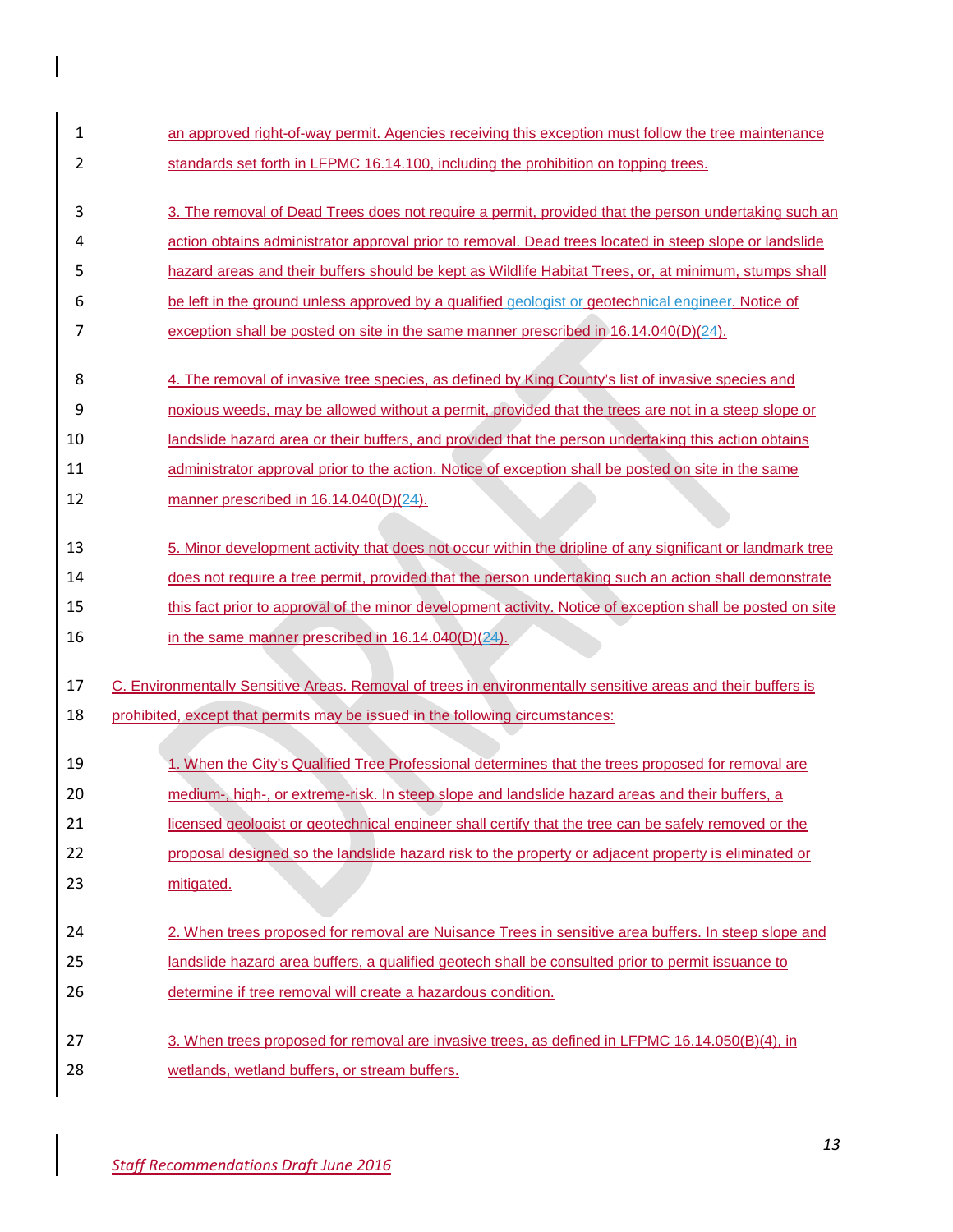- 4. When trees proposed for removal are part of an approved enhancement plan as described in LFPMC 16.16.230(B).
- 5. When trees proposed for removal are part of an approved reasonable economic use request as described in LFPMC 16.16.250.
- D. Tree Removal Likely to Cause Injury or Damage. Removal of Significant Trees is prohibited if the removal is
- substantially likely to cause injury or damage to persons or property, as determined by the City's Qualified Tree
- Professional.
- E. Viable Exceptional Trees. Removal of Viable Exceptional Trees, as defined by this chapter and determined
- 9 by the City's Qualified Tree Professional, is prohibited.
- F. 5-Year Development Activity Restriction. Removal of Viable Significant Trees is prohibited on properties that
- have undergone Development Activity within the last five years and for which no new Development Activity or
- 12 Minor Development Activity is proposed.
- G. Removal of Viable Significant Trees in a tree tract as defined in LFPMC 16.14.080(C) is prohibited, unless
- 14 part of an approved enhancement plan.
- C. The removal of dead trees.
- D. Sensitive Areas and Sensitive Area Buffers. A tree located within a sensitive area or a sensitive area buffer
- shall only be removed in accordance with Chapter 16.16 LFPMC. (Ord. 1015 § 2, 2010)
- **16.14.060 Qualified tree professional.**
- 19 A. The city shall contract with one or more professionals that qualify as a qualified tree professional under the
- definition of this chapter. Said professional or professionals shall be responsible for providing the information
- 21 and services required of the city's qualified tree professional described herein.
- 22 B. Individual applicants will be responsible for payment of the costs and fees of the city's qualified tree
- professional for projects necessitating work to be performed by the city's qualified tree professional with the
- exception of administrative review permits and in cases where a project is determined to be exempt. (Ord. 1015
- § 2, 2010)
-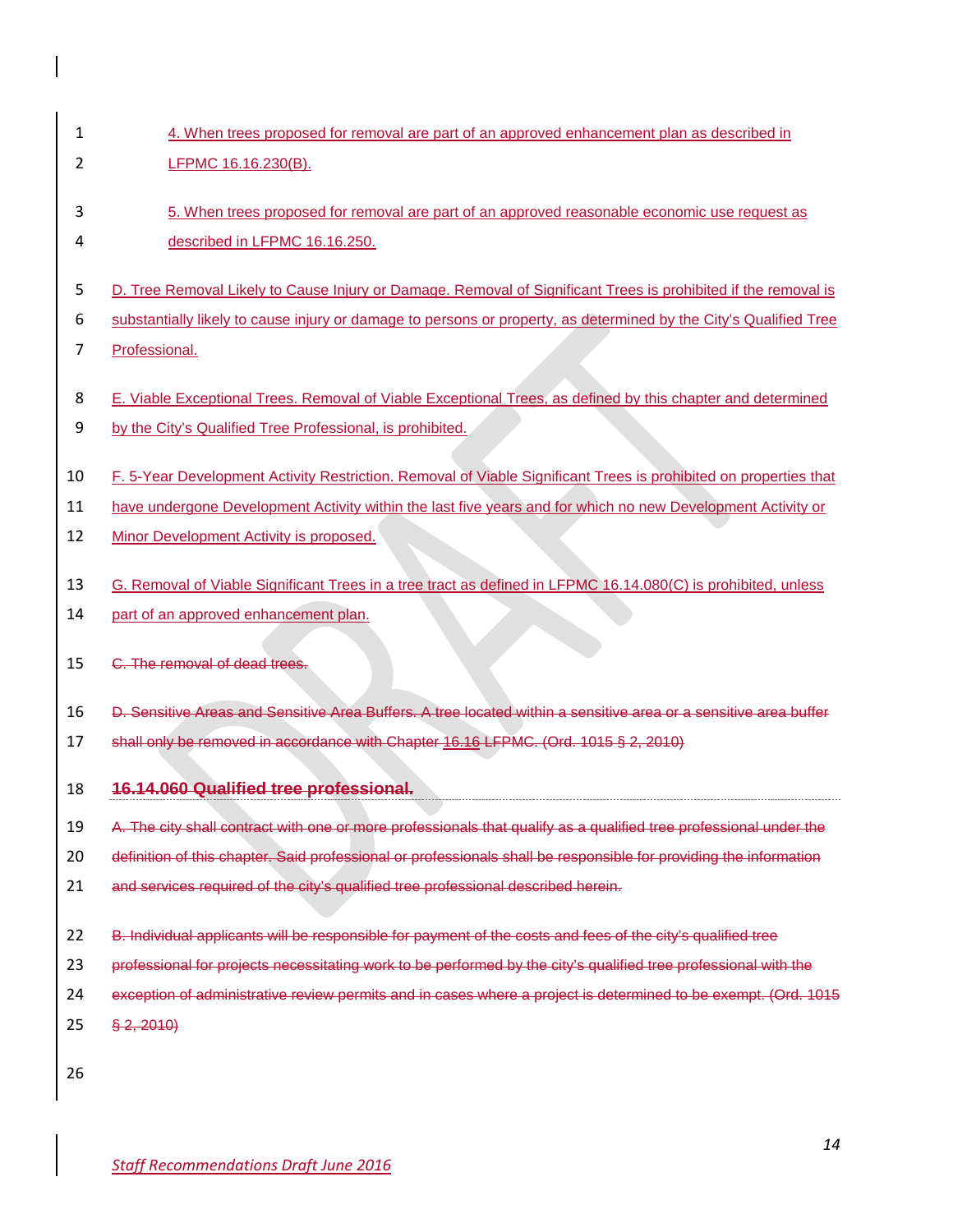| 1              | 16.14.070 Standards for permit approvalTree plan required.                                                           |
|----------------|----------------------------------------------------------------------------------------------------------------------|
| $\overline{2}$ | An applicant for a tree removal permit must submit a tree plan that complies with this section prior to permit       |
| 3              | issuance. This tree plan (and replacement plan if required by the provisions below or by LFPMC 16.14.080)            |
| 4              | shall be reviewed and approved by the administrator and, in cases which require arborist review, by the eCity's      |
| 5              | Qualified qualified Ttree pProfessional. The city's qualified tree professional may consider previous tree removal   |
| 6              | activity in the vicinity of the proposed tree removal in determining if the proposed action could result in a threat |
| 7              | to persons or potential damage to property.                                                                          |
| 8              |                                                                                                                      |
| 9              | A. Tree Removals and Canopy Assessment. A tree removal and replacement-Administrative Review Permit. An              |
| 10             | administrative review permit not associated with development activity or minor development activityshall be          |
| 11             | approved based on the following:                                                                                     |
| 12             | 1. The completed permit application supplemented by a general site plan showing:                                     |
| 13             | a. The locations of tree(s) to be removed;                                                                           |
| 14             | b. Nearby structures;                                                                                                |
| 15             | c. Locations of other significant trees surrounding the tree(s) to be removed;                                       |
| 16             | d. A description of proposed activity within the dripline of surrounding significant trees to remain.                |
| 17             | 2. A tree replacement tree plan showing the location(s) and species of the new tree(s) shall be submitted            |
| 18             | with the permit application. The applicant shall be required to replace the removed significant tree(s) on           |
| 19             | a one-for-one basis according to the standards set in LFPMC 16.14.080(G)(1) through (5).                             |
| 20             | B. Arborist Consult Permit. An arborist consult permit shall be approved based on the following:                     |
| 21             | 1. The completed permit application supplemented by a general site plan showing:                                     |
| 22             | a. The locations of tree(s) to be removed;                                                                           |
| 23             | b. Nearby structures and streets;                                                                                    |
| 24             | c. Locations of other significant trees surrounding the tree(s) to be removed:                                       |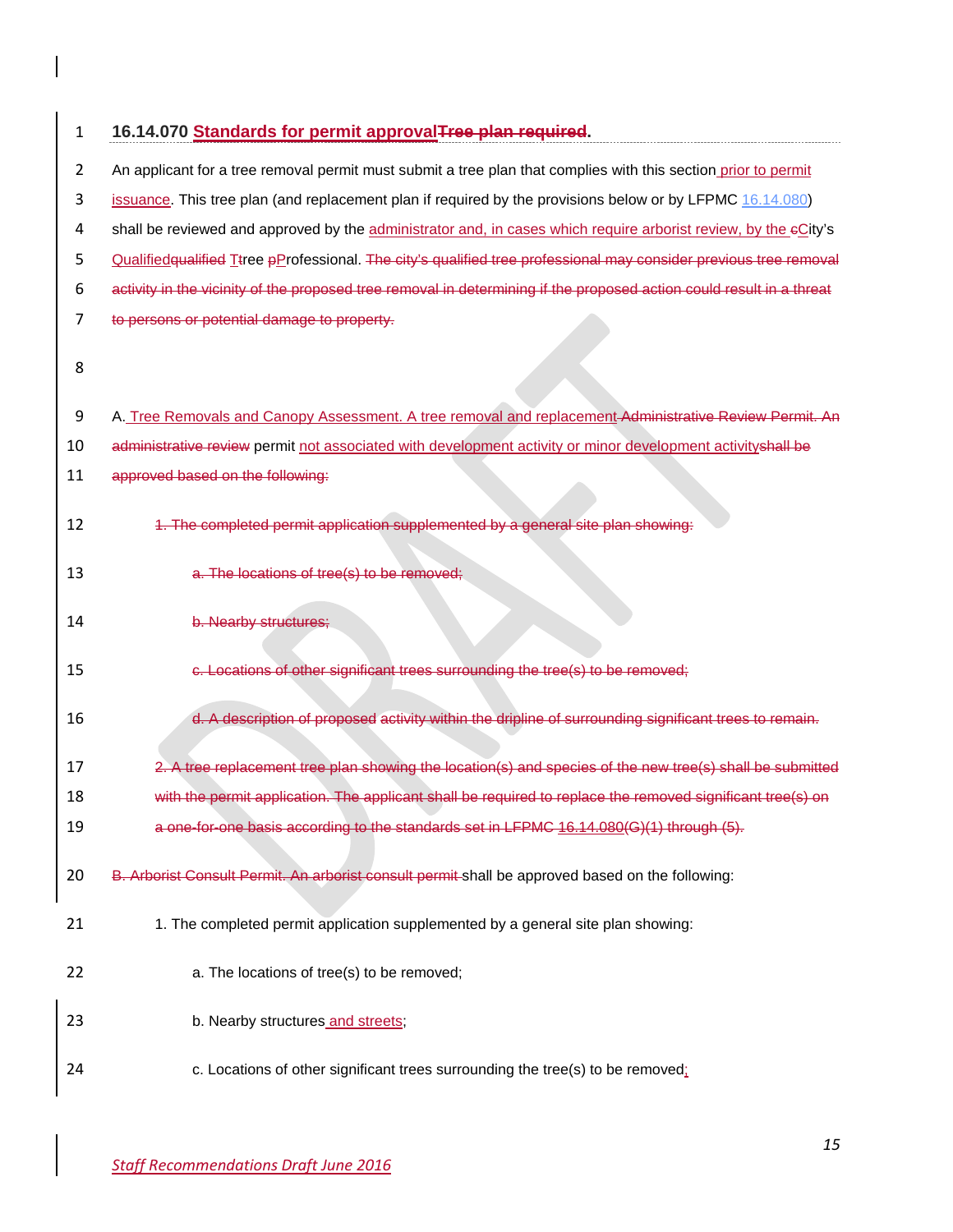| 1              | d. Locations of environmentally sensitive areas or buffers.;                                                           |
|----------------|------------------------------------------------------------------------------------------------------------------------|
| $\overline{2}$ | 2. If arborist review is required, a report written or approved by the City's Qualified Tree Professional.             |
| 3              | d. A description of proposed activity within the dripline of surrounding significant trees to remain.                  |
| 4              | $32$ . If the canopy coverage is below the minimum threshold established for the size of lot, the applicant            |
| 5              | shall be required to replace the removed significant tree(s) according to the standards set forth in                   |
| 6              | LFPMC 16.14.080                                                                                                        |
| 7              | $43$ . If tree replacement is necessary, then a tree replacement plan showing the location(s) and species              |
| 8              | of the new tree(s) shall be submitted with the permit applicationprior to permit issuance.                             |
| 9              | 5. In environmentally sensitive areas and sensitive area buffers, the Planning Director may require                    |
| 10             | review by a qualified geotech, wetland biologist, wildlife biologist, or other qualified professional if the           |
| 11             | proposed removal is substantially likely to cause damage to the sensitive area or buffer. Permits may be               |
| 12             | conditioned based on the recommendations of these qualified professionals.                                             |
| 13             |                                                                                                                        |
| 14             | BC. Tree Removal and Canopy Assessment related to Development Activity or Minor Development                            |
| 15             | Activity Arborist Review Permit. The tree assessment for the tree protection plan should be prepared as early in       |
| 16             | the project design process as possible to improve the applicant's ability to incorporate existing Viable <i>ITrees</i> |
| 17             | into the project and to provide adequate protection. Tree removal applications associated with Development             |
| 18             | Activity or Minor Development ActivityAn arborist review permit shall at a minimum include the following               |
| 19             | information:                                                                                                           |
| 20             | 1. The name, address, and phone number of the applicant and owner of the property.                                     |
| 21             | 2. Legal description of the property including parcel number.                                                          |
| 22             | 3. A site map (to scale) with a north arrow depicting accurate location of site features including buildings,          |
| 23             | driveways, environmentally sensitive areas and buffers, forest stands or open-grown single or clusters of              |
| 24             | significant trees, the dripline of the stand, cluster, or individual tree, along with any other off-site trees         |
| 25             | that may be impacted by tree removal, excavation, or grading, or other development activity during this                |
| 26             | project.                                                                                                               |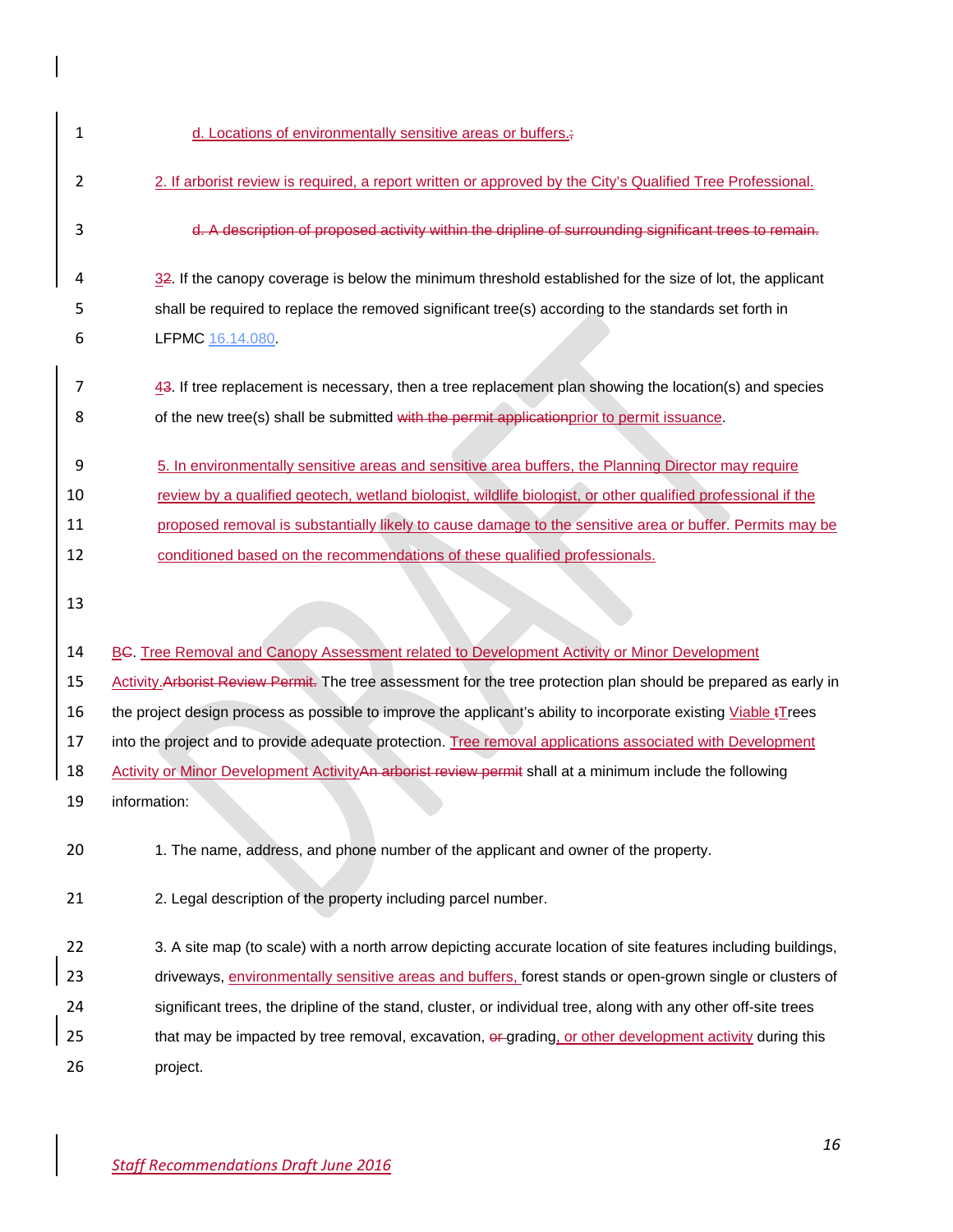| 1  | 4. A tree inventory and assessment report prepared by a qualified tree professional. Individual trees to       |
|----|----------------------------------------------------------------------------------------------------------------|
| 2  | be removed or that are in the vicinity of construction and potentially could be impacted should be             |
| 3  | numbered (with corresponding numbers placed on trees). Information on tree species, diameter at breast         |
| 4  | height (DBH), condition (health), and the minimum required critical root zone (CRZ) should be collected.       |
| 5  | 5. A tree list showing which trees are to be protected and removed <del>, along with any other necessary</del> |
| 6  | cultural care. Include the minimum critical root zone (CRZ) distances in the list.                             |
| 7  | 6. Graphic detail of tree protection fence locations and any other special instructions for work that may or   |
| 8  | may not occur within critical root zone (CRZ).                                                                 |
| 9  | 7. A timeline for tree protection activity should be provided describing:                                      |
| 10 | a. Attendance of the city's qualified tree professional at the pre-job conference to discuss tree              |
| 11 | protection activity.                                                                                           |
| 12 | b. Installation, inspection and maintenance of the tree protection fences.                                     |
| 13 | c. Measures taken to ensure health of the tree(s) during construction.                                         |
| 14 | d. Removal of fences at end of construction.                                                                   |
| 15 | e. Final inspection of protected trees by city's qualified tree professional.                                  |
| 16 | 8. A description and location of tree protection measures during construction for trees to be retained         |
| 17 | must be shown on demolition and grading plans. Protection measures must be in accordance with                  |
| 18 | LFPMC 16.14.090                                                                                                |
| 19 | 9. For subdivisions and short-subdivisions, the designation of a tree tract is required, in accordance with    |
| 20 | LFPMC 16.14.080(B). The above tree information shall be required only for trees potentially impacted on        |
| 21 | developing or developed lots.                                                                                  |
| 22 | 1040. The administrator may specify conditions for work, at any stage of the application or project, as is     |
| 23 | deemed necessary to ensure the proposal's compliance with requirements of this section, as well as the         |
| 24 | sensitive areas regulations, clearing, grading, and stormwater management regulations, or to protect           |
| 25 | public or private property. These conditions may include, but are not limited to, recommendation of            |
| 26 | specific work methods.                                                                                         |

 $\overline{\phantom{a}}$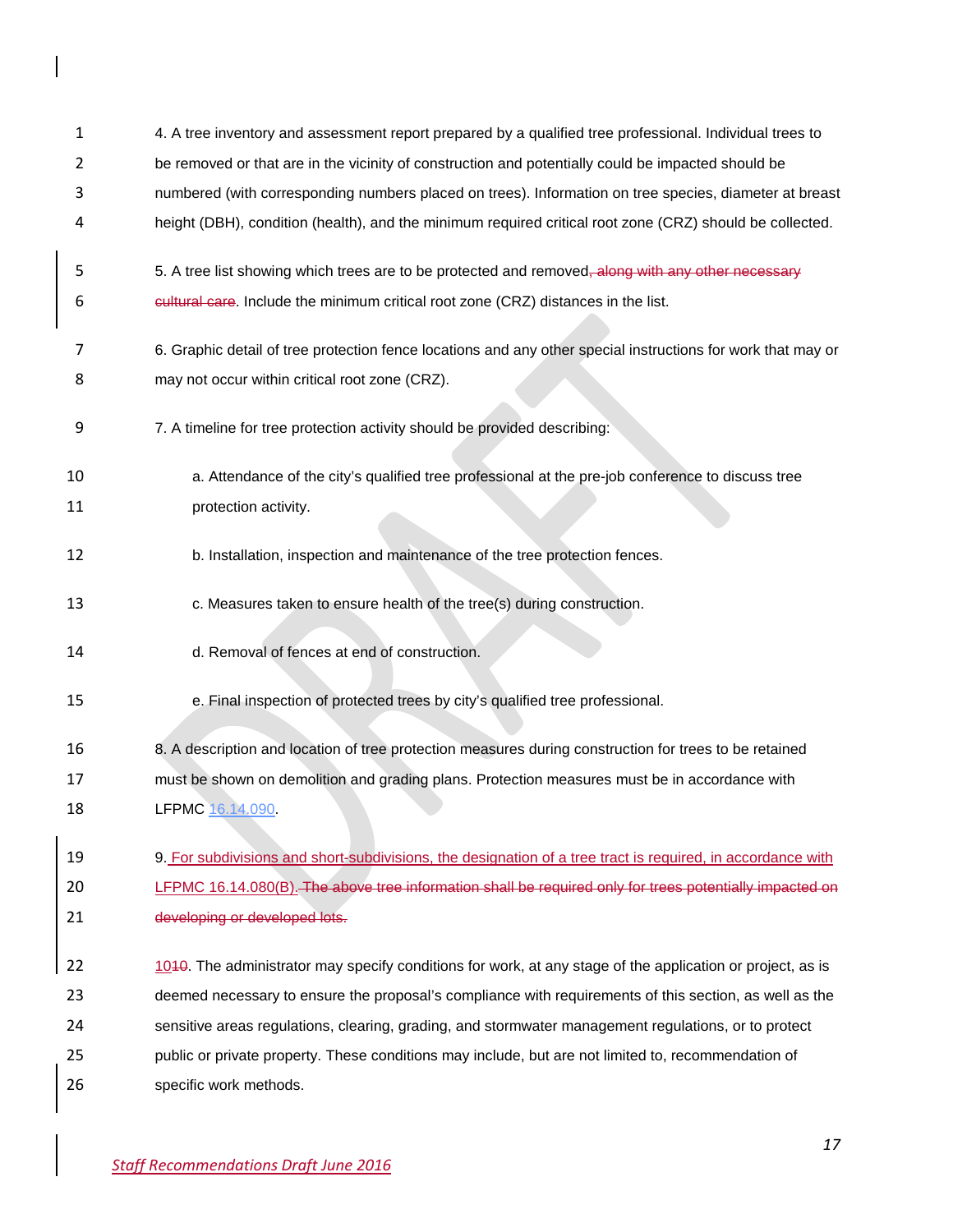| 1  | 11. If the canopy coverage is below the minimum threshold established for the size of lot, the applicant            |
|----|---------------------------------------------------------------------------------------------------------------------|
| 2  | shall be required to replace the removed significant tree(s) according to the standards set forth in                |
| 3  | LFPMC 16.14.080.                                                                                                    |
|    |                                                                                                                     |
| 4  | 12. If tree replacement is necessary, then a tree replacement plan showing the location(s) and species              |
| 5  | of the new tree(s) shall be submitted prior to permit issuance.                                                     |
| 6  | criteriaC. Tree Removal and Canopy Assessment in Association with a Five-Year Forest Management Plan.               |
| 7  | The administrator and City's Qualified Tree Professional may approve a five-year tree removal and                   |
| 8  | replacement permit based on the following:                                                                          |
| 9  | 1. The completed permit application.                                                                                |
| 10 | 2. A tree inventory and assessment report prepared by a qualified tree professional. Information on tree            |
| 11 | species, diameter at breast height (DBH), condition (health), location, and the minimum required critical           |
| 12 | root zone (CRZ) should be collected.                                                                                |
| 13 | 3. A timeline for tree-related activity, including tree removal, replacement, and maintenance.                      |
| 14 | 4. The applicant shall be required to replace the removed significant tree(s) according to the standards            |
| 15 | set forth in LFPMC 16.14.080.                                                                                       |
|    |                                                                                                                     |
| 16 | 5. If tree replacement is necessary, then a tree replacement plan showing the location(s) and species of            |
| 17 | the new tree(s) shall be submitted prior to permit issuance.                                                        |
| 18 | 6. The City's Qualified Tree Professional shall undertake annual site visits at the expense of the                  |
| 19 | applicant and submit annual progress reports to the planning director for the five years that the permit is         |
| 20 | valid. Changes to the original plan may only be made with approval of both the administrator and the                |
| 21 | <b>City's Qualified Tree Professional.</b>                                                                          |
|    |                                                                                                                     |
| 22 | D. Replacement tree species shall be selected from the Lake Forest Park general tree list, which is maintained      |
| 23 | by the city. Only trees on the list can be used as replacement trees unless other tree types are approved by the    |
| 24 | city's qualified tree professional. A list of invasive species and nuisance species of trees shall be maintained by |
| 25 | the city. Invasive and nuisance trees shall not be planted as replacement trees.                                    |
| 26 | E. All removal tree permits issued as part of a subdivision or short subdivision shall have a condition on the      |
| 27 | face of the subdivision or short subdivision plat stating that minimum canopy must be achieved and maintained       |
|    |                                                                                                                     |
|    | 10                                                                                                                  |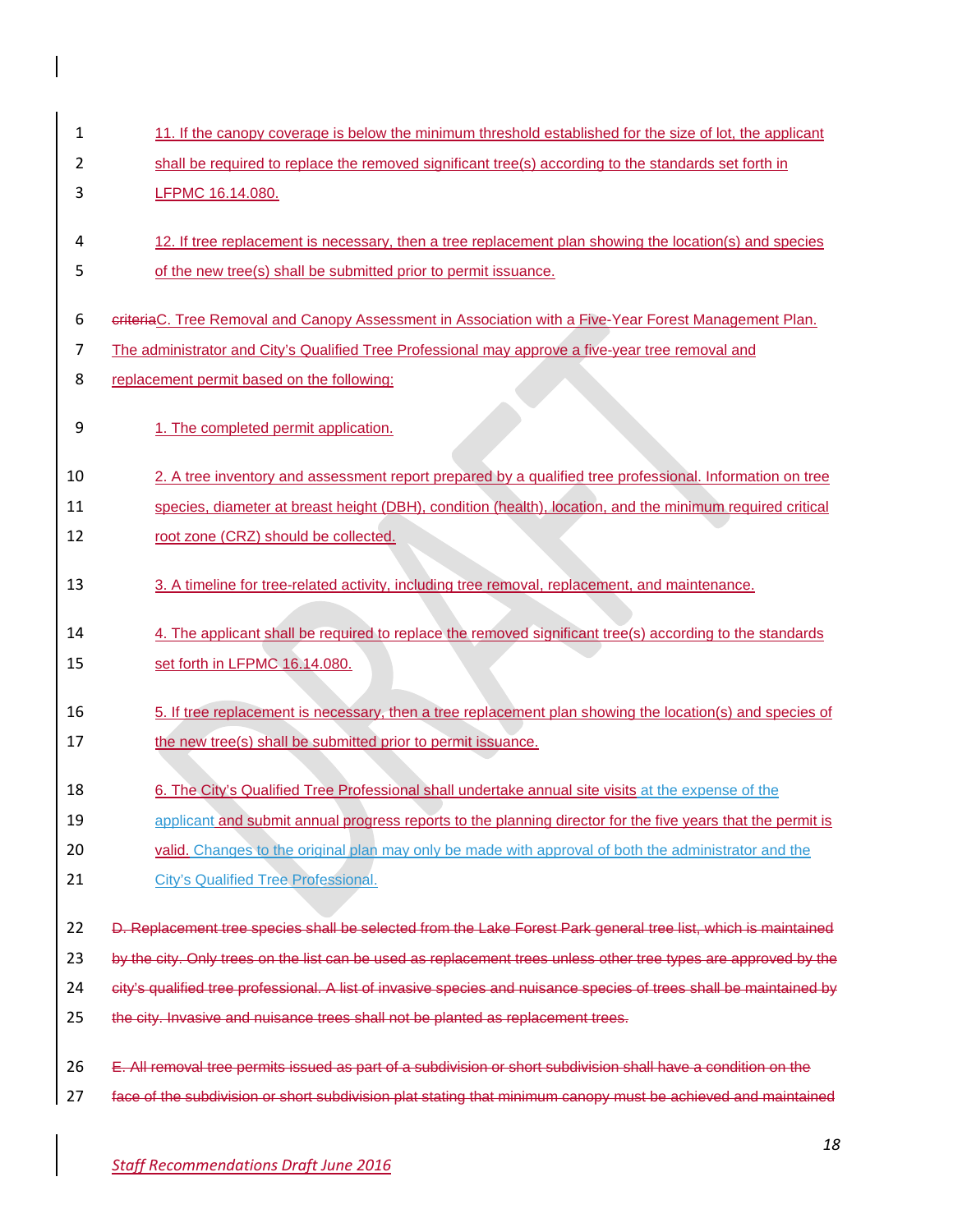- 1 on each lot. For tree permits associated with any other new development proposals, including new residential
- 2 or commercial development, variance requests, conditional use permits and reasonable use exceptions, a
- 3 notice on title in the form required by LFPMC 16.16.190 shall be recorded by the permittee disclosing the tree
- 4 permit and associated tree retention conditions required by this subsection. (Ord. 1015 § 2, 2010)

#### 5 **16.14.080 Tree retention and replacement standards.**

6 This section provides standards for determining when and how trees must be retained or replaced. The city will

7 apply these standards when considering an application for a tree permit under as described in

8 LFPMC [16.14.040.](http://www.codepublishing.com/WA/LakeForestPark/html/LakeForestPark16/LakeForestPark1614.html#16.14.040)

9 A. The minimum standard for tree retention is determined by tree canopy coverage goal for the lot sizes and

10 land use types set forth in Table 12 below. Tree canopy coverage is measured by the percentage of canopy

11 provided by existing trees or the projected canopy coverage to be provided by newly planted or immature trees

- 12 (when such trees reach 30 years of age).
- 13
- 

# 14 **Table 12**

|                                                       | Canopy<br>Coverage<br>Goal |
|-------------------------------------------------------|----------------------------|
| Single-family lots greater than<br>15,000 square feet | 58%                        |
| Single-family lots 10,000 - 15,000<br>square feet     | 39%                        |
| Single-family lots less than 10,000<br>square feet    | 28%                        |
| Multifamily                                           | 15%                        |
| Commercial                                            | 15%                        |
| <b>Southern Gateway Single Family</b>                 | <u> 15%</u>                |
| <b>Southern Gateway Transition</b>                    | 10%                        |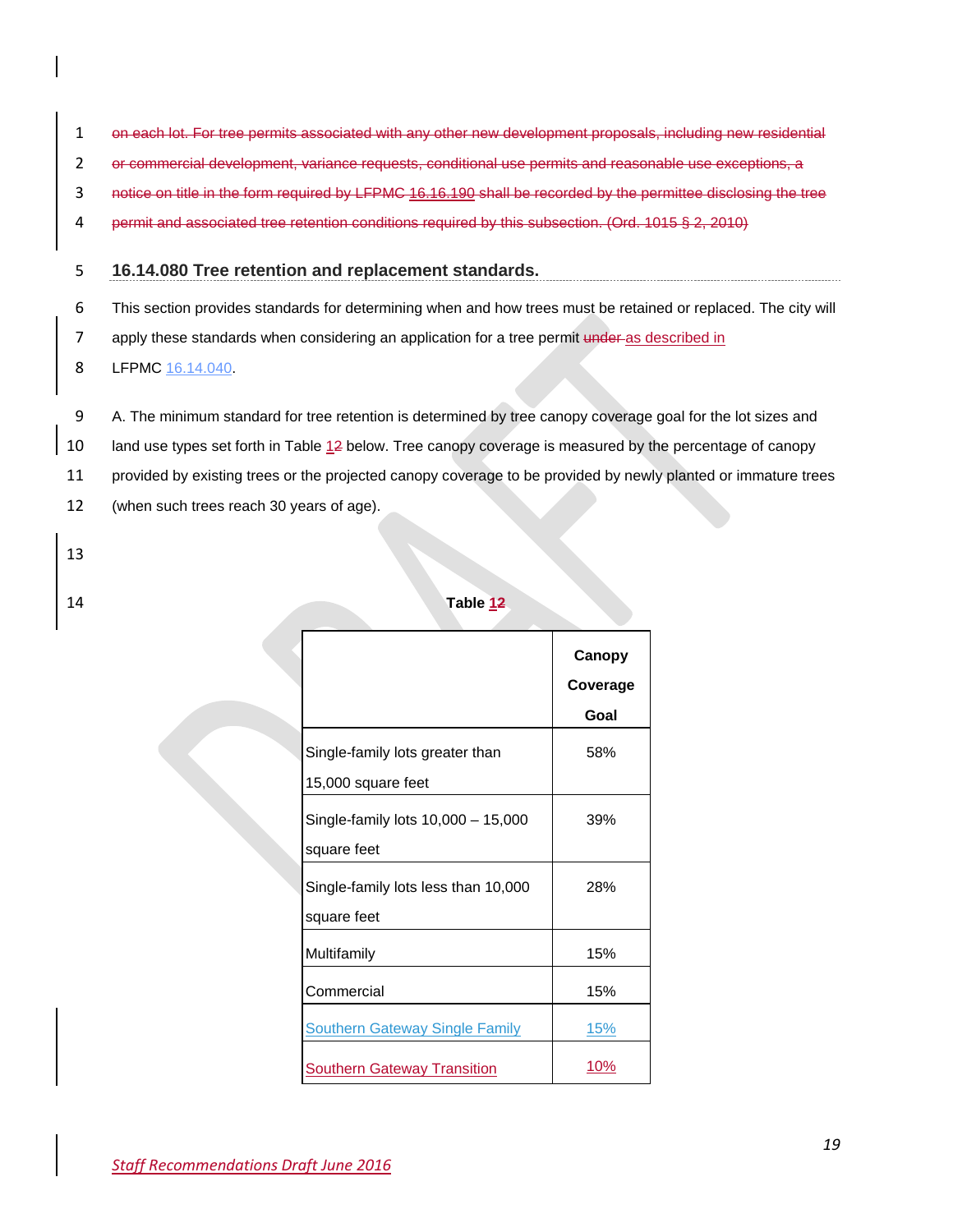|                                  | Canopy   |
|----------------------------------|----------|
|                                  | Coverage |
|                                  | Goal     |
| <b>Southern Gateway Corridor</b> | 5%       |

1

2 B. Canopy coverage shall be defined by the city's qualified tree professional for all permits requiring arborist

3 review. For permits not requiring arborist review, the administrator may waive replacement requirements only

4 when he or she can determine that the remaining canopy after removal will exceed the canopy coverage goal

5 by at least ten percent.

 1. A person whose tree removal causes a lot's canopy coverage to fall below the canopy coverage goal 7 shown in Table 2 above shall obtain administrator approval of and implement a tree replacement plan that brings canopy coverage to the applicable percentage specified in Table 2 above (when the replacement trees reach 30 years of age).

- 10 2. Where the lot on which tree removal occurs is below the canopy coverage goal shown in Table 2 prior 11 to tree removal, the person removing the tree shall obtain administrator approval of and implement a tree 12 replacement plan that brings canopy coverage to the percentage that existed prior to the proposed tree
- 13 removal (when the replacement trees reach 30 years of age).
- 14 3. A person obtaining an arborist review permit associated with new development shall obtain
- 15 administrator approval of and implement a tree replacement plan that achieves the applicable minimum
- 16 canopy coverage specified in Table 2 above (when the replacement trees reach 30 years of age).
- 17 C. Tree Replacement Requirements.
- 18 18 1. For all permits requiring arborist review, t<sub>The number</sub> of required replacement trees is determined by
- 19 the number of trees that will, within thirty years, achieve tree canopy coverage equal to or greater than
- 20 the minimum canopy coverage required by Table 1 above for the type of lot.
- 21 2. For permits not requiring arborist review, one tree shall be replaced for each tree removed, except as 22 stated in  $(B)$  above.  $[PD11]$
- 23 3. The replacement tree species shall be selected from the approved general tree list for the city of Lake
- 24 Forest Park which is maintained by the city. Trees listed as noxious or invasive species by King County,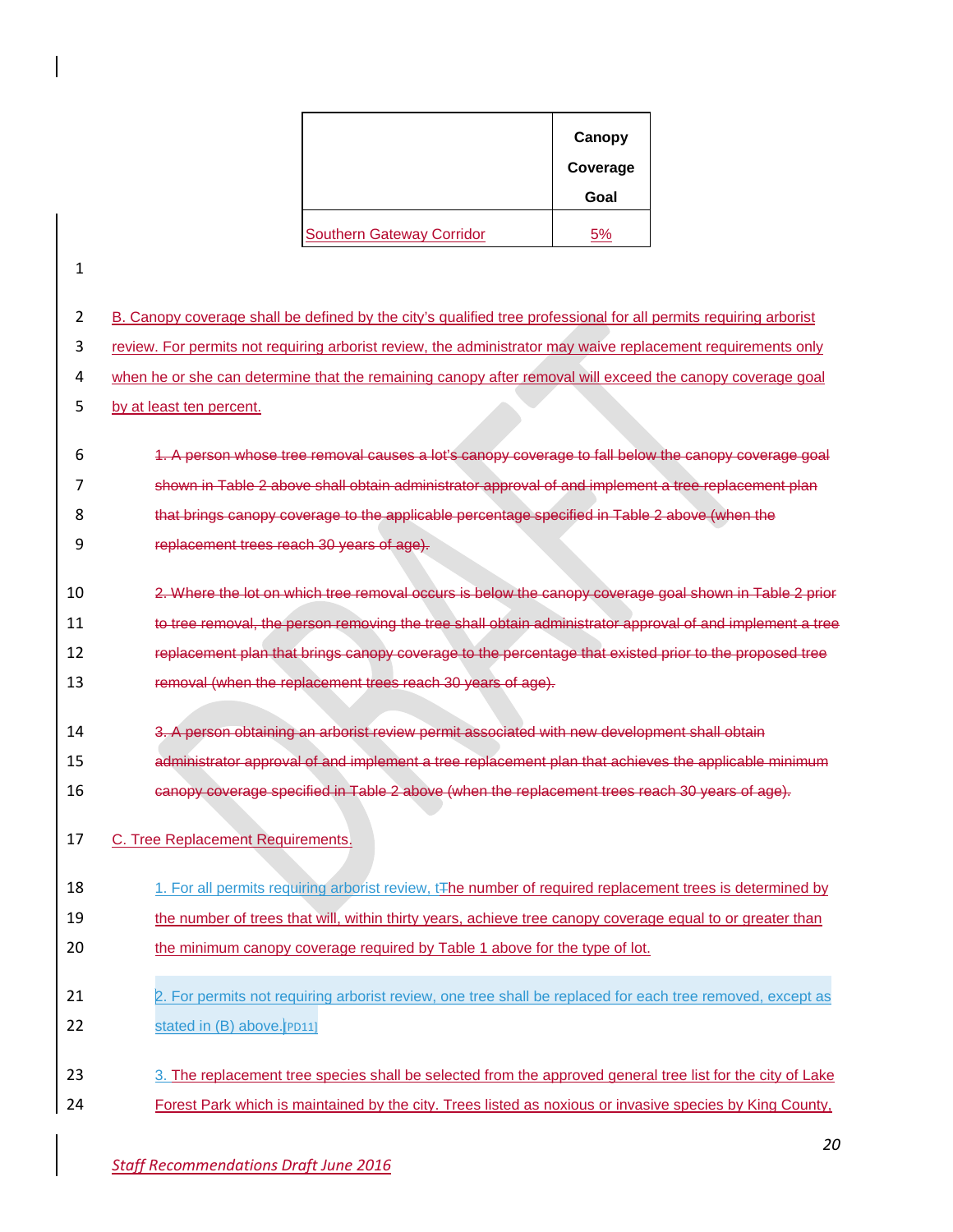| 1  | or prohibited in the general tree list are not acceptable for replacement or mitigation trees. In             |
|----|---------------------------------------------------------------------------------------------------------------|
| 2  | environmentally sensitive areas or their buffers, replacement trees must be native trees or acceptable        |
| 3  | substitutes, as defined by the general tree list. Any substitution of trees that are not on the general tree  |
| 4  | list, and any alternative methods of replacement, must be approved by the City's Qualified Tree               |
| 5  | Professional.                                                                                                 |
|    |                                                                                                               |
| 6  | 14. A person whose tree removal causes a lot's canopy coverage to fall below the canopy coverage goal         |
| 7  | shown in Table 1 above shall obtain administrator approval of and implement a tree replacement plan           |
| 8  | that brings canopy coverage to the applicable percentage specified in Table 1 above (when the                 |
| 9  | replacement trees reach 30 years of age).                                                                     |
| 10 | 52. Where the lot on which tree removal occurs is below the canopy coverage goal shown in Table 1             |
| 11 | prior to tree removal, the person removing the tree shall obtain administrator approval of and implement      |
| 12 | a tree replacement plan that brings canopy coverage to the percentage that existed prior to the proposed      |
|    |                                                                                                               |
| 13 | tree removal (when the replacement trees reach 30 years of age).                                              |
| 14 | 63. A person obtaining a tree removal permit associated with Development Activity or a Five-Year Forest       |
| 15 | Management Plan shall submit a tree replacement plan, which must be approved by the Administrator             |
| 16 | and City's Qualified Tree Professional, and implemented in order to achieve the applicable minimum            |
| 17 | canopy coverage specified in Table 1 above (when the replacement trees reach 30 years of age).                |
|    |                                                                                                               |
| 18 | 74. All Viable Landmark trees removed shall require replacement of twice the canopy coverage removed          |
| 19 | (when the replacement trees reach 30 years of age), regardless of canopy coverage goal.                       |
| 20 | 85. In environmentally sensitive areas and sensitive area buffers, trees removed shall be converted to        |
| 21 | wildlife habitat trees and all vegetation cut shall remain in the sensitive area or buffer, unless authorized |
| 22 | in writing by the City's Qualified Tree Professional.                                                         |
|    |                                                                                                               |
| 23 | 69. The minimum size of replacement trees should be:                                                          |
|    |                                                                                                               |
| 24 | a. Deciduous trees, two inches caliper.                                                                       |
| 25 | b. Conifers, a minimum of four feet tall.                                                                     |
|    |                                                                                                               |
| 26 | 107. All trees must be containerized or balled and burlap stock and be planted according to industry          |
| 27 | standards.                                                                                                    |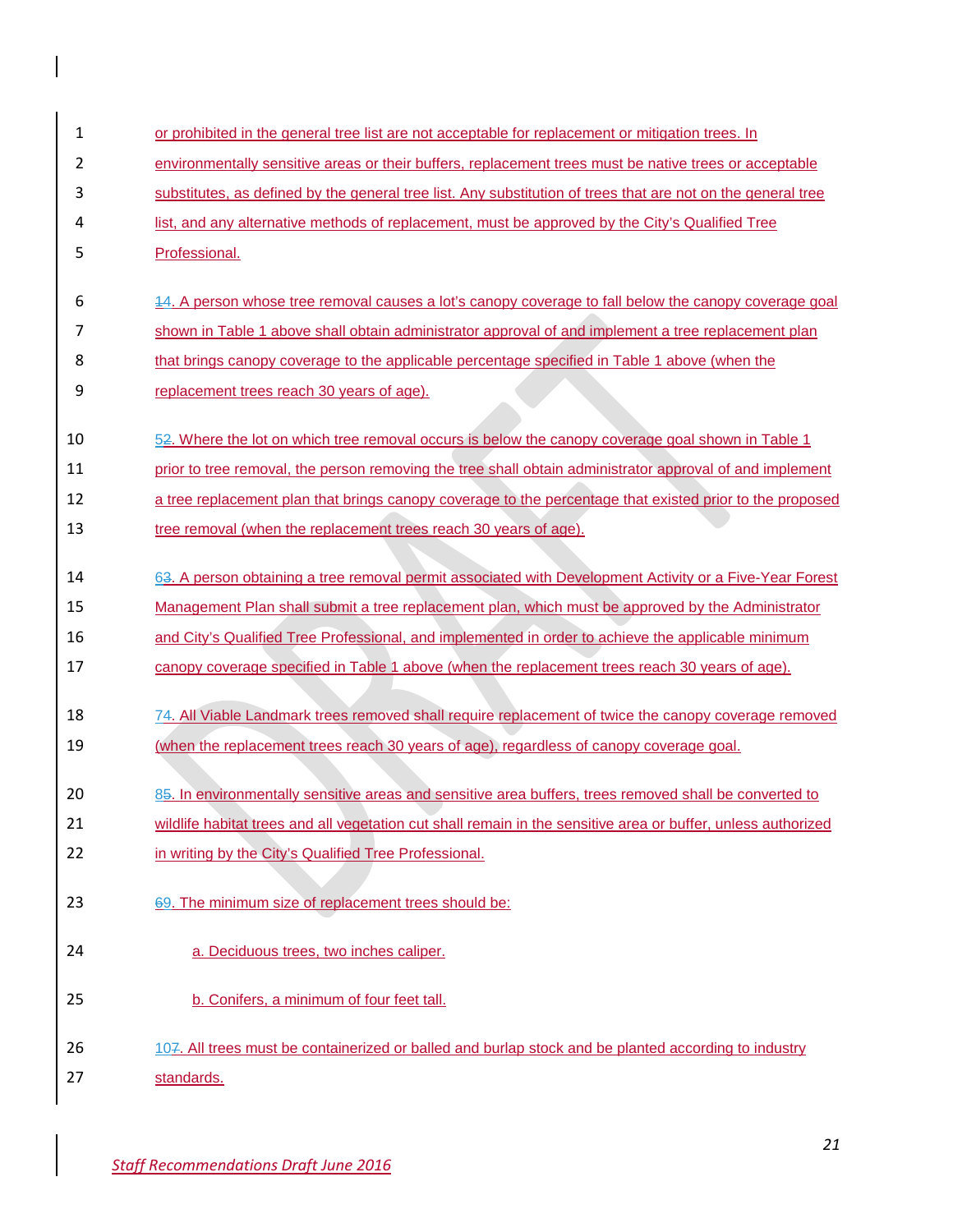- 1 118. All trees shall meet the minimum standards for size and quality according to the current edition of 2 the ANSI Z60.1 standard for nursery stock.
- 3 129. A maintenance bond of 125 percent of the projected cost of tree replacement is required for
- 4 required tree replacement on all Development Activity projects, unless a fee in lieu is paid into the City
- 5 Tree Account. This bond will be maintained for 60 months after planting of the new trees.
- 6 130. The applicant is required to provide watering until replacement trees are independently viable.
- 7 Replacement trees that die prior to meeting the definition of significant tree must be replaced by a
- 8 replacement tree meeting the criteria of this section and any canopy coverage goal requirements that the
- 9 expired tree was intended to provide.
- 10 DB. Tree Tract. New subdivisions and, short subdivisionsplats, and new multifamily or commercial
- 11 developments are required to create a tree tract-equal to five percent of the gross project area. This tract shall
- 12 be selected to save existing high quality, windfirm, long-term existing trees on the site. If suitable trees are not
- 13 present, then the tree tract should abut other existing stands of off-site trees, or sensitive, or other
- 14 undevelopable areas such as steep slopes. If all or portions of the tree tract are not treed, then the tract shall
- 15 be replanted to achieve *full canopy coverage when the newly planted trees reach* 15 years of age.
- 16 1. Criteria. A tree tract shall meet the following criteria for approval:
- 17 **a.** The tree tract shall equal five percent of the gross project area.
- 18 b. A 15-foot setback shall be maintained from the edge of the tree tract and any structures.
- 19 c. A 5-foot setback shall be maintained from side-yard lot lines, unless the tree tract is
- 20 contiguous to an existing stand of mature trees on the adjacent property.
- 21 d. The tract shall not overlap with a sensitive area tract.
- 22 2. Fee in Lieu. The administrator may waive all or a portion of the tree tract requirement, provided that
- 23 the applicant pay an amount into the City Tree Account equal to the valuatione of potential benefits
- 24 that the trees in canopy coverage that tract or portion of tract would have provided, as determined by
- 25 the City's Qualified Tree Professional.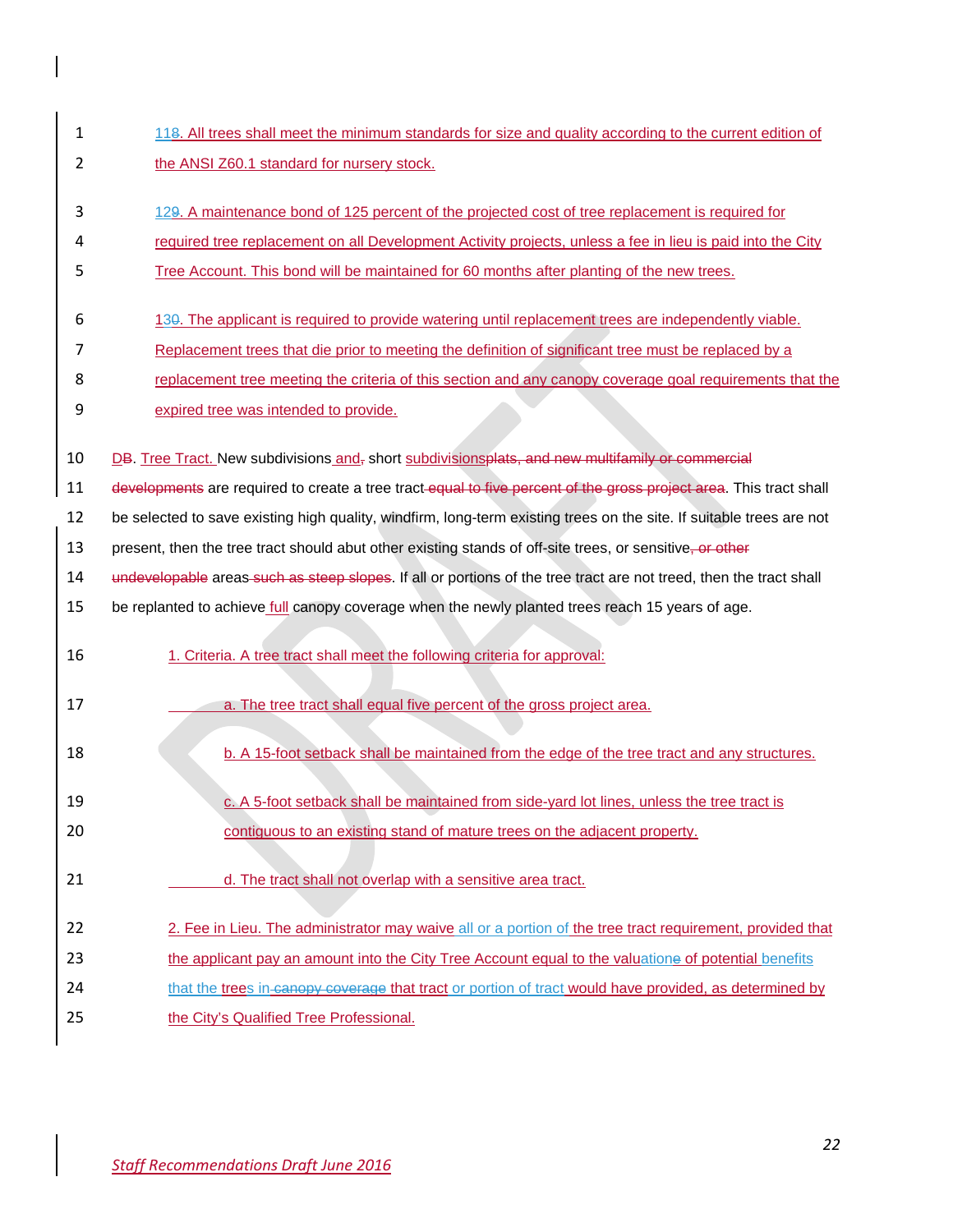- 1 E. All subdivisions or short subdivisions receiving tree permits shall have a condition on the face of the
- 2 subdivision or short subdivision plat stating that minimum canopy must be achieved and maintained on each
- 3 lot.
- 4 F. For tree permits associated with any Development Activity, a notice on title in the form required by
- 5 LFPMC [16.16.190](http://www.codepublishing.com/WA/LakeForestPark/html/LakeForestPark16/LakeForestPark1616.html#16.16.190) shall be recorded by the permittee disclosing the tree permit and associated tree retention
- 6 conditions required by this subsection. (Ord. 1015 § 2, 2010)
- 7 GC. The priority for protection of healthy trees in developing, redeveloping, or existing lots that are being 8 modified is:
- 9 1. Existing healthy Landmark trees in groups or stands;  $\frac{1}{2}$
- 10 2. Exceptional trees or other high-quality open-grown, windfirm trees;
- 11 3. Landmark trees; Specimen trees or other high quality open-grown, windfirm trees;
- 12 43. Trees in critical sensitive area buffers, or adjacent to critical sensitive area buffers:
- 13 5a. Trees that are interdependent with and therefore critical to the integrity of stands of other protected 14 trees;
- 15 b6. Other individual trees that will be windfirm, high quality trees if retained Existing healthy trees in 16 groups or stands;
- 17 7c. Other individual trees that will be windfirm, high quality trees if retained;
- 18 d. Other trees that provide wildlife or riparian habitat, screening, buffering or other amenities;
- 19 8. e. Trees that help to protect neighbors' trees from windthrow, or other trees within required yard 20 setbacks or on the perimeter;
- 21  $\frac{9}{1}$ . Trees next to parks or other open space areas.
- 22 HD. The administrator may require an applicant to implement other measures designed to mitigate the loss of
- 23 trees, such as requiring the restoration of all or parts of the forest landscape and its associated benefits,
- 24 including but not limited to:
- 
- 25 1. Creation of wildlife habitat treessnags from trees which would otherwise be removed;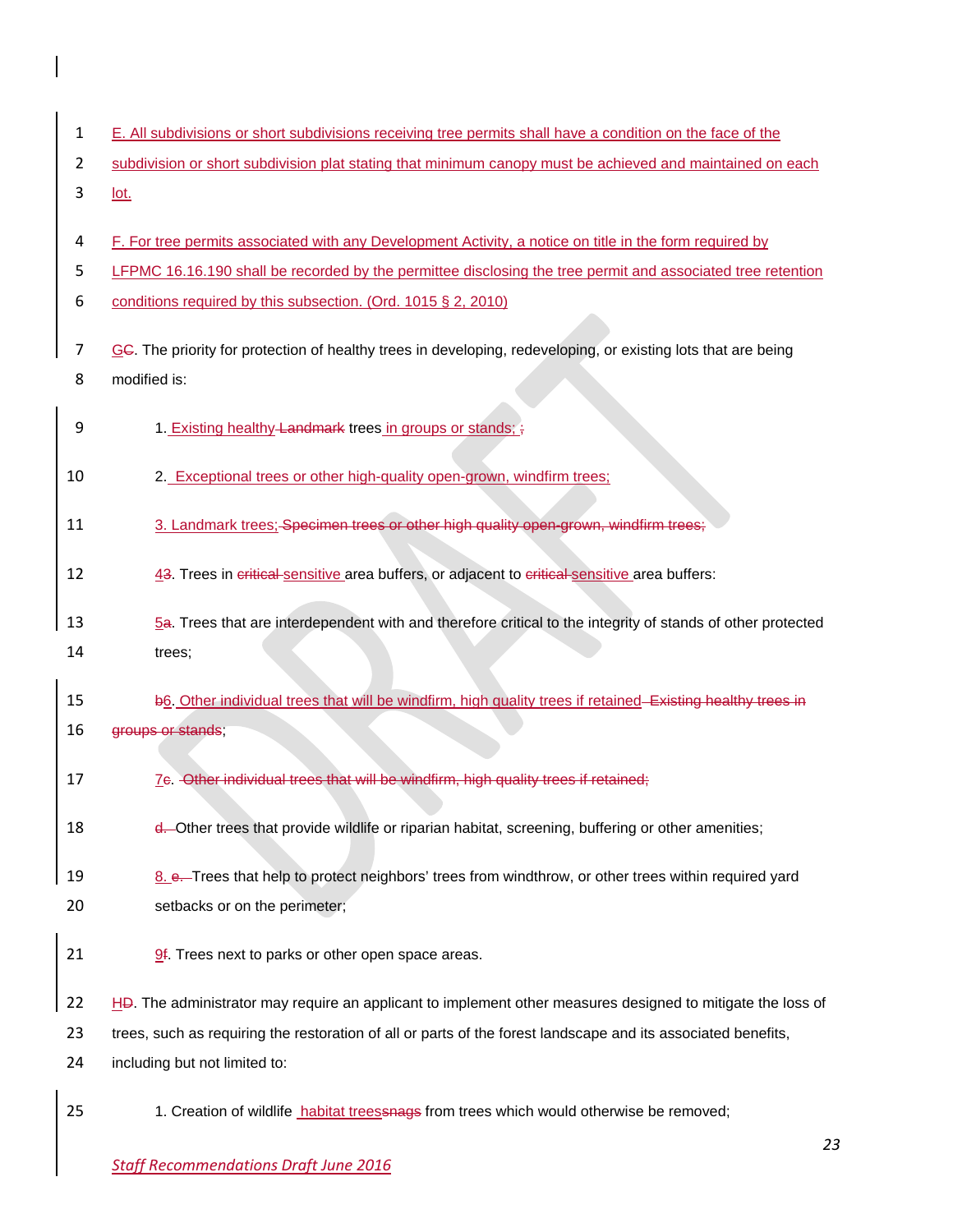| 1        | 2. Replacement of ornamental trees with native shrubs and groundcover;                                                                                                             |
|----------|------------------------------------------------------------------------------------------------------------------------------------------------------------------------------------|
| 2        | 3. Replacement of high-riskhazardous or short-lived trees with healthy new trees more likely to survive;                                                                           |
| 3        | 4. Restoration of stream corridors with native vegetation; or                                                                                                                      |
| 4        | 5. Protection of nonsignificant trees to provide for the successional stages of forest development.                                                                                |
| 5        | LE. Measurement of Canopy Coverage.                                                                                                                                                |
| 6        | 1. Existing Open-Grown Trees.                                                                                                                                                      |
| 7<br>8   | a. Measure the radius of the tree's canopy at its widest and narrowest points and calculate the<br>average canopy radius for the tree.                                             |
| 9<br>10  | b. Calculate the tree's canopy coverage (ft <sup>2</sup> ) using the average canopy radius and the formula:<br>$\pi r^2$ where $\pi = 3.1416$ and $r =$ the canopy radius in feet. |
| 11<br>12 | c. Add up the calculated canopy coverage for all trees on the parcel in square feet and divide by<br>the total lot area to determine the percentage canopy cover.                  |
| 13       | 2. For contiguous stands of trees, traverse the perimeter of the stand within the parcel to calculate the                                                                          |
| 14       | area under the tree canopy and the resulting canopy percentage. In some cases, use of high-resolution                                                                              |
| 15       | aerial photography may be used for larger stands.                                                                                                                                  |
| 16       | 3. For newly planted or immature trees less than 30 years old, calculate the projected canopy coverage                                                                             |
| 17       | at age 30 using the information provided in the approved general tree list for the city of Lake Forest Park.                                                                       |
| 18       | Sum these canopy coverage areas to project the lot canopy coverage as trees reach an age of 30 years.                                                                              |
| 19       | JF. Incentives for Higher Levels of Tree Retention for New Development Development Activity and Minor                                                                              |
| 20       | Development Activity. The administrator may grant reductions or adjustments to other site development                                                                              |
| 21       | standards if doing so will allow retention of a sufficient number of existing, healthy significant trees and tree                                                                  |
| 22       | canopy coverage in excess of the goal required by Table $12$ above. On a case-by-case review, the                                                                                  |
| 23       | administrator shall determine the balance between tree protection that exceeds the established minimum                                                                             |
| 24       | percentage and variations to site development requirements. Authorized adjustments include:                                                                                        |
| 25<br>26 | 1. Reductions or variations of the area or width of required open space, tree tract requirement, and/or<br>landscaping;                                                            |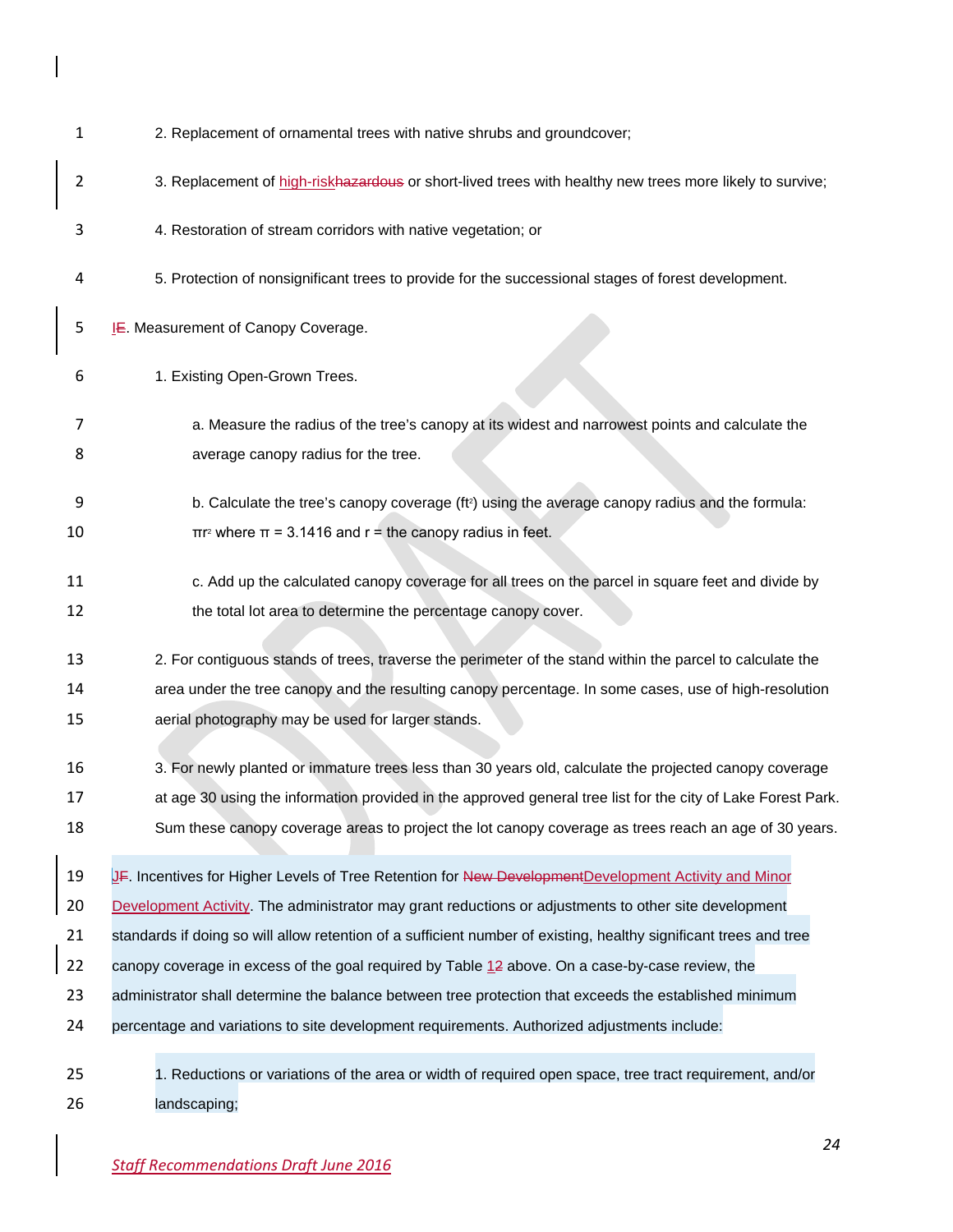- 
- 2. Variations in parking lot design and/or access requirements; or
- 

3. Reduction in the width of certain easements.[PD12]

- G. Tree Replacement Requirements. For lots under the canopy coverage goal that propose tree removal
- activity requiring an arborist review permit, native conifers shall comprise at least 30 percent of the replacement
- trees. The number of required replacement trees is determined by the number of trees that will, at age 30,
- achieve tree canopy coverage equal to or greater than the minimum canopy coverage required by Table 2
- above for the type of lot. The replacement tree species shall be selected from the approved general tree list for
- 8 the city of Lake Forest Park which is maintained by the city. Trees listed as prohibited in the general tree list are
- 9 not acceptable for replacement or mitigation trees. Any substitutions of trees that are not on the list or
- alternative methods of replacement must be approved by the city's qualified tree professional.
- 
- 11 1. The minimum size of replacement trees should be:
- a. Deciduous trees, two inches caliper.
- b. Conifers, a minimum of six feet tall.
- 2. All trees must be containerized or balled and burlap stock and be planted according to industry standards.
- 3. All trees shall meet the minimum standards for size and quality according to the current edition of the ANSI Z60.1 standard for nursery stock.
- 4. A maintenance bond of 125 percent of the projected cost of tree replacement is required for required tree replacement on all new development projects. This bond will be maintained for 60 months after
- **planting of the new trees.**
- 5. The applicant is required to provide watering until replacement trees are independently viable.
- Replacement trees that die prior to meeting the definition of significant tree must be replaced by a
- replacement tree meeting the criteria of this section and any canopy coverage goal requirements that the
- expired tree was intended to provide.
- 25 KH. On-Site Replacement. Replacement trees shall be planted on the site from which significant trees are
- removed. The administrator may waive the on-site tree replacement requirement; provided, that the applicant
- pays an amount determined by a qualified tree professional into the city tree account that is equivalent to the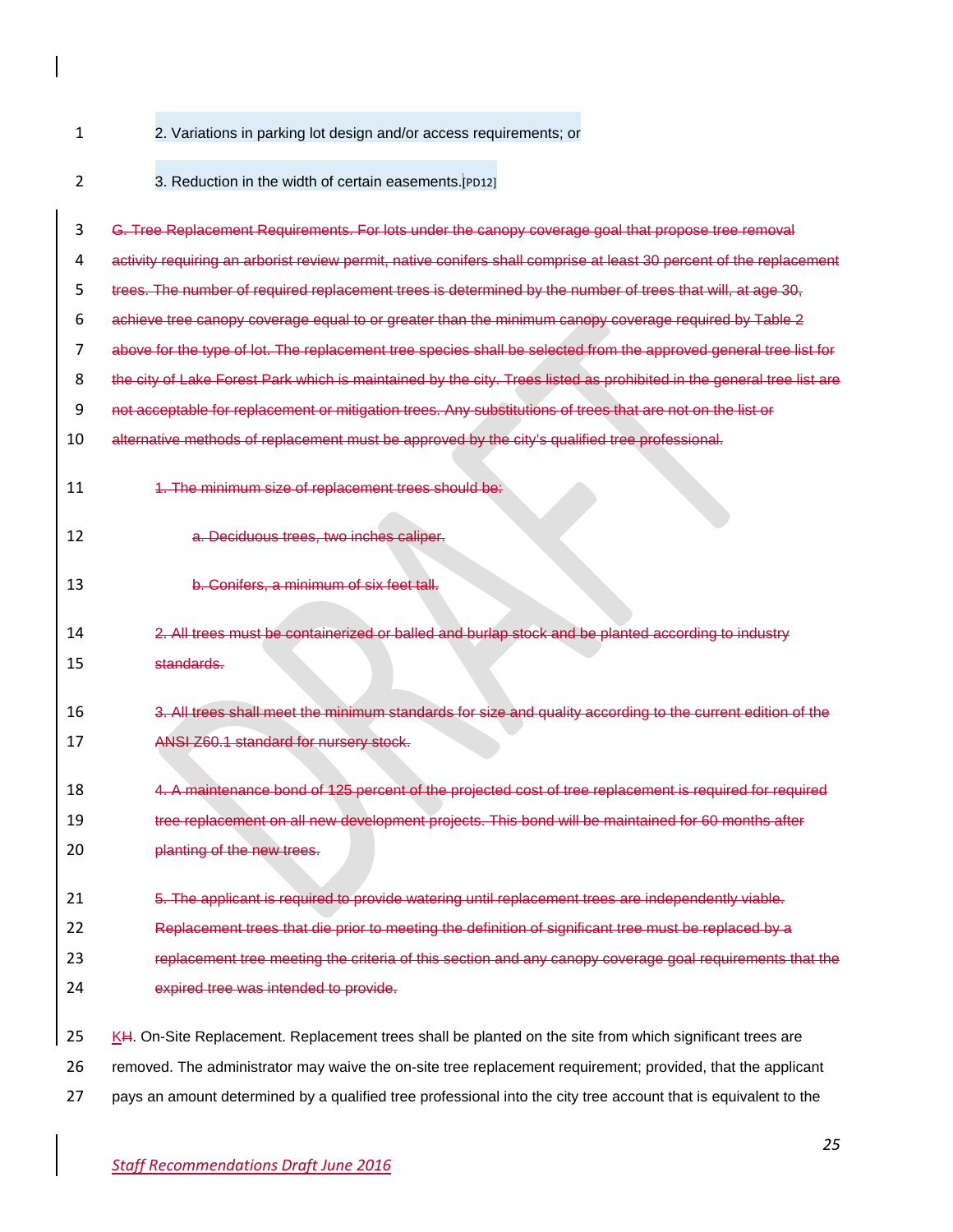| 1  | total cost for purchase and installation of each replacement tree and three years of maintenance for each        |
|----|------------------------------------------------------------------------------------------------------------------|
| 2  | replacement tree. (Ord. 1015 § 2, 2010)}                                                                         |
| 3  |                                                                                                                  |
|    |                                                                                                                  |
| 4  | L. Replacement Exceptions. Tree removals are exempt from replacement requirements when either of the             |
| 5  | following conditions are met:                                                                                    |
| 6  | 1. The City's Qualified Tree Professional determines that the trees will be dead within the assessment           |
| 7  | period, typically three to five years from the date of the assessment.                                           |
|    |                                                                                                                  |
| 8  | 2. Trees are removed in order to gain access for solar panels or other alternative energies, as                  |
| 9  | approved by the Planning Director. The following are required to receive this exception:                         |
|    |                                                                                                                  |
| 10 | a. A site plan demonstrating that any trees proposed this exception would impede the function                    |
| 11 | of the panels or other alternative energy source.                                                                |
| 12 | b. A contract for installation of the system, or receipt for purchase of the system.                             |
|    |                                                                                                                  |
|    |                                                                                                                  |
| 13 |                                                                                                                  |
| 14 |                                                                                                                  |
|    |                                                                                                                  |
| 15 | 16.14.090 Tree protection and design measures.                                                                   |
| 16 | A. Tree Protection Measures. To ensure long-term viability of trees identified for protection:                   |
| 17 | 1. All required tree protection measures shall be shown on the demolition, grading, and tree protection          |
| 18 | plan along with a timeline for tree protection activity.                                                         |
| 19 | 2. All construction activities, including staging and traffic areas, shall be prohibited within five feet of the |
| 20 | dripline of protected trees.                                                                                     |
| 21 | 3. Tree protective fencing shall be installed at the limits of disturbance and completely around trees to be     |
| 22 | protected prior to any land disturbance unless otherwise delineated by the qualified tree professional.          |
| 23 | 4. Tree protective fencing shall be a minimum of four feet high, constructed of chain link or polyethylene       |

 $\overline{\phantom{a}}$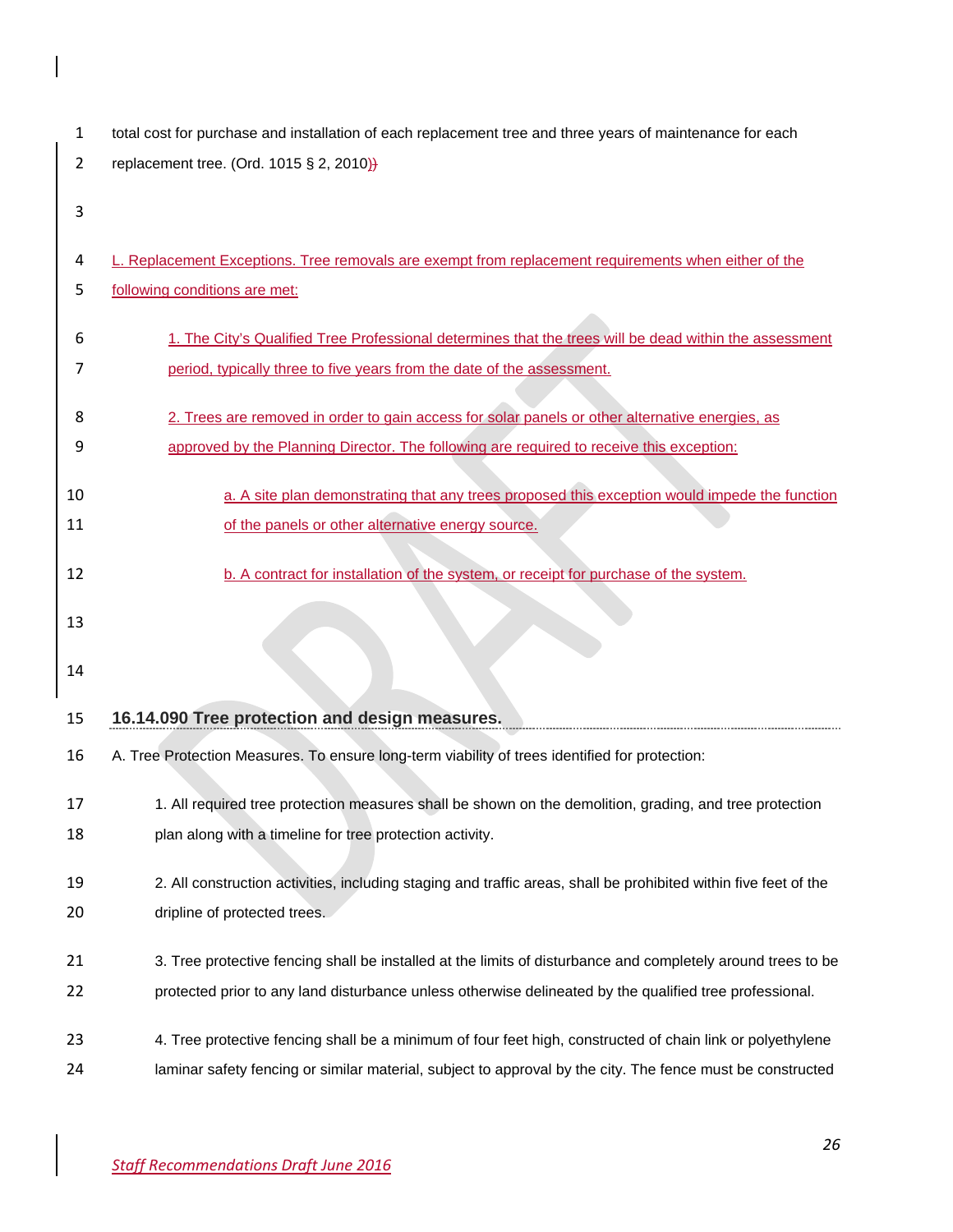- 1 on steel posts with a minimum spacing of eight feet on center. "Tree Protection Area Keep Out" signs shall be posted visibly on all sides of the fenced areas.
- 5. Where tree protection areas are remote from areas of land disturbance, and where approved by the
- city, alternative forms of tree protection may be used in lieu of tree protective fencing; provided, that the
- critical root zones of protected trees or stands of trees are clearly delineated with continuous rope or
- flagging and accompanied by "Tree Protection Area Keep Out" signs.
- B. Tree Health. In addition, the applicant shall support tree protection efforts by employing, as appropriate, the following preventative measures, consistent with best management practices (BMPs) for maintaining the health of the tree:
- 10 1. Pruning of visible deadwood on trees to be protected;
- 2. Application of fertilizer to enhance the vigor of stressed trees;
- 3. Use of soil amendments and soil aeration in tree protection and/or replanting areas;
- 4. Mulching over tree dripline areas; and
- 5. Providing watering during and immediately after construction.

 C. Alternative Methods. The city may approve the use of alternative tree protection techniques if a protected tree will be protected to an equal or greater degree than through the techniques listed above, as determined by the city's qualified tree professional.

- D. Grading and Proximity to Structures, Utilities, and Roadways.
- 1. Structures, utilities, and roadways shall be set back at least five feet from the dripline or critical root zone (CRZ), whichever is greater of a protected tree, except where such structure is a raised deck, bay window, or other structure cantilevered or otherwise raised above the ground's surface so as not to disrupt the tree's roots.
- 2. Sidewalks, driveways, structures and utilities may be located within the dripline or critical root zone
- (CRZ) of a protected tree; provided, that construction methods and materials used will result in minimal
- disruption of the tree's roots, and that tree protection measures are proposed and approved by the city's
- qualified tree professional.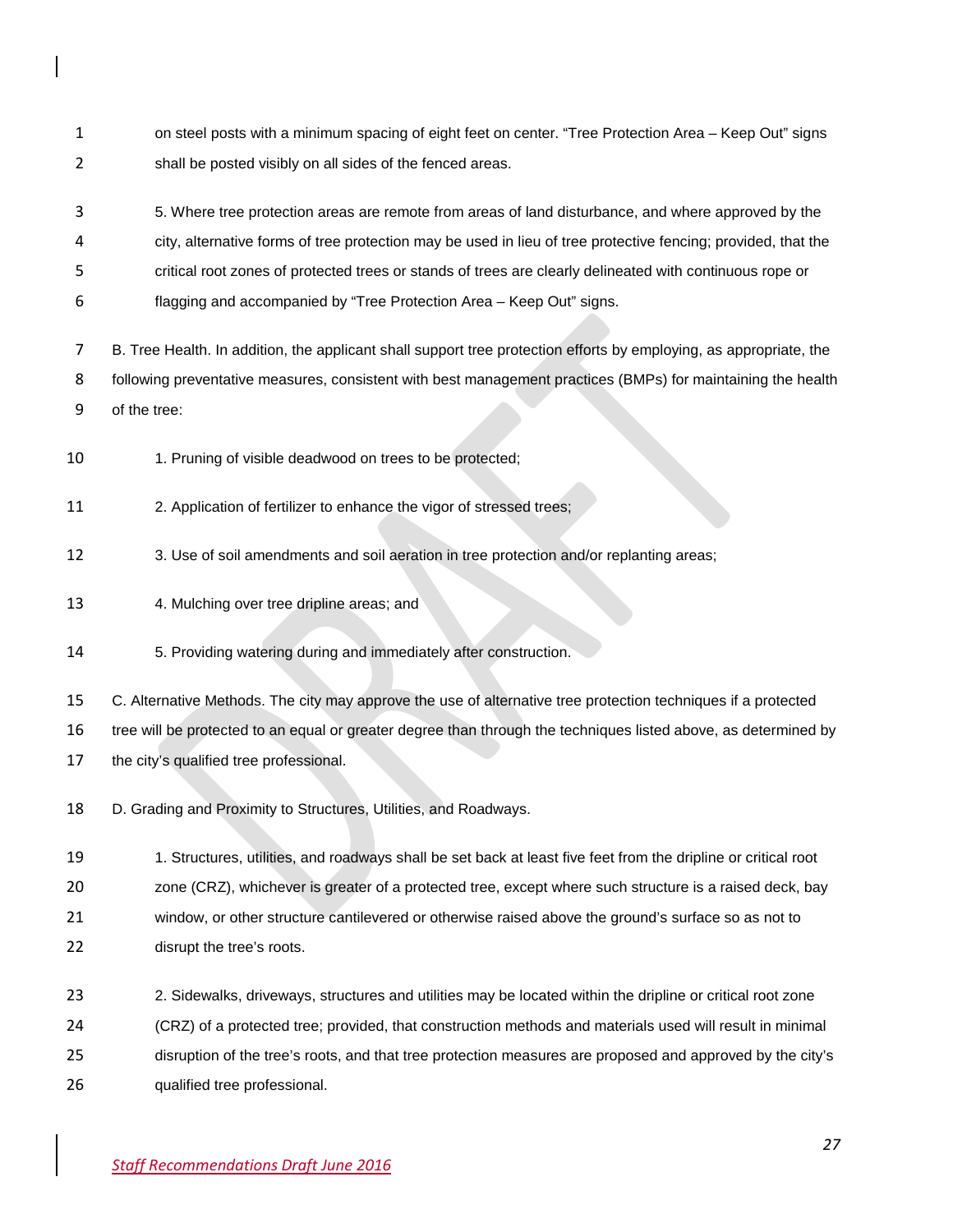3. The administrator may allow activities such as trenching, construction or an alteration of grades inside

- 2 the five-foot setback from the dripline or critical root zone of a protected tree; provided, that the tree
- protection plan prepared by the qualified tree professional which demonstrates that the proposed activity
- will not adversely affect the long-term viability of the tree. Generally, no more than 20 percent of the root
- system of a tree should be impacted by this activity.
- E. Site Development and Modification Guidelines. Site improvements shall be designed and constructed to:
- 1. Incorporate trees as a site amenity and to reflect a strong emphasis on tree protection.
- 2. Retain a forested look, value, and function after development or modification. Trees should be
- protected within vegetated islands and stands rather than as individual, isolated trees scattered
- 10 throughout the site.
- 3. Building footprints, parking areas, roadways, utility corridors and other structures shall be designed
- and located taking into consideration tree protection opportunities.
- 4. The project grading plans shall accommodate existing trees and avoid alteration to grades around
- existing significant trees. (Ord. 1015 § 2, 2010)

# **16.14.100 Tree maintenance.**

 A. All protected trees, required replacement trees, and/or relocated trees so designated on an approved permit and replanting plan, shall be maintained in healthy condition by the property owner unless otherwise approved by the city in a subsequent permit. If the canopy coverage falls below the approved coverage granted by latest permit, the property owner will be required to plant replacement trees to achieve the approved canopy

requirements.

B. Pruning.

- 1. Significant and other protected trees, as defined in this chapter, shall not be topped.
- 2. Street trees shall be pruned only under the supervision of the Lake Forest Park public works department.
- 3. Pruning and maintenance of protected trees shall be consistent with the ANSI A300 standards and
- 26 ISA best management practices for proper pruning. Hazard trees should be pruned or removed as
- necessary to protect people and property. (Ord. 1015 § 2, 2010)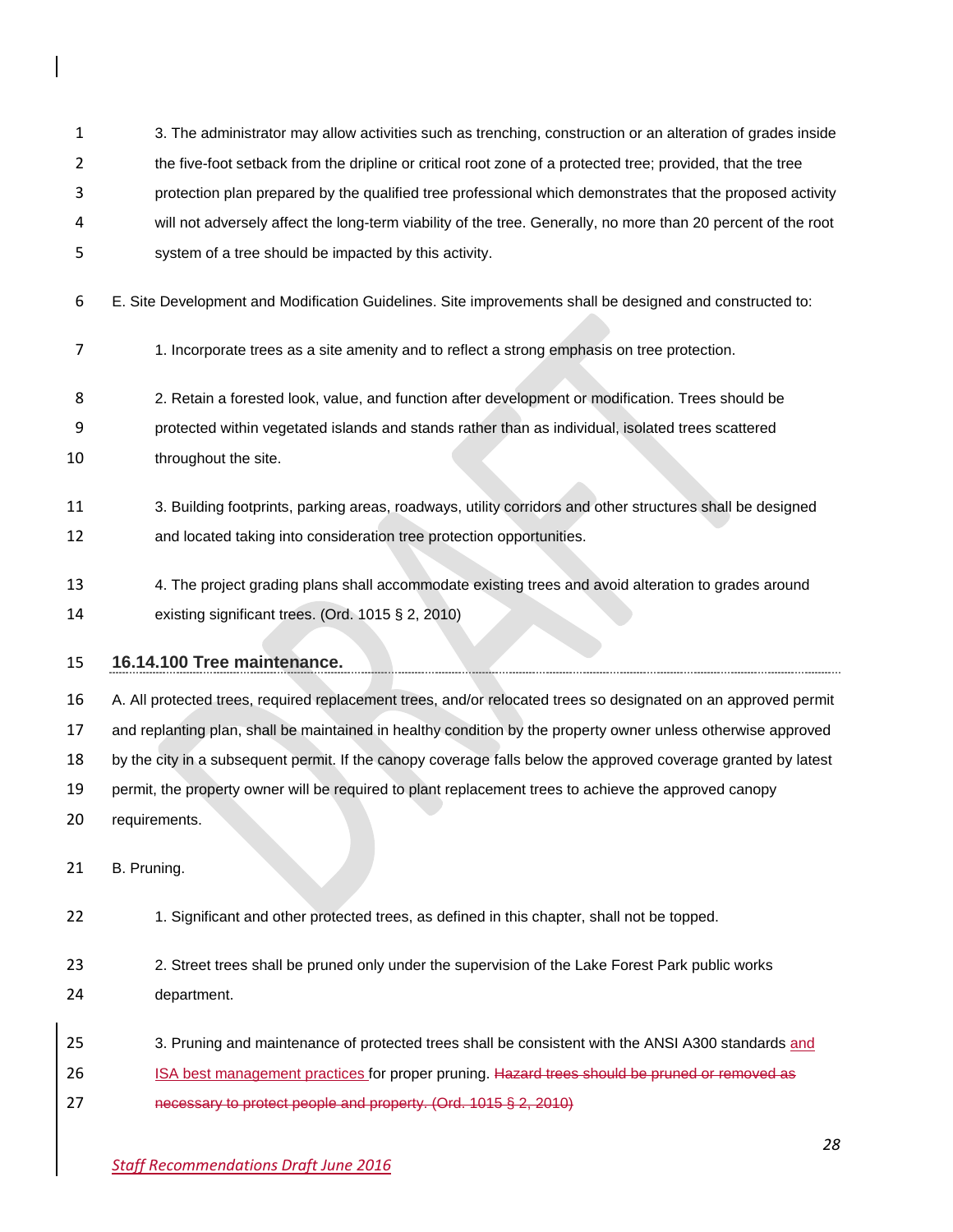# 

| 2  | 16.14.110 City tree account.                                                                                     |
|----|------------------------------------------------------------------------------------------------------------------|
| 3  | A. The city council shall establish in the budget ordinance a city tree account in the general fund.             |
| 4  | B. The city shall credit to the city tree account:                                                               |
| 5  | 1. All money paid to the city under LFPMC 16.14.080 and 16.14.120(A); and                                        |
| 6  | 2. Other monies allocated by the city council.                                                                   |
| 7  | C. The city shall use the city tree account funds for the following purposes:                                    |
| 8  | 1. Acquiring, maintaining, and preserving forested areas within the city;                                        |
| 9  | 2. Planting and maintaining trees within the city; or                                                            |
| 10 | 3. Other purposes relating to trees as determined by the city council. (Ord. 1015 § 2, 2010)                     |
| 11 | 16.14.120 Enforcement.                                                                                           |
| 12 | A. Violations. Violations of this chapter may be addressed by the administrator pursuant to the provisions set   |
| 13 | forth below. As an additional or alternative remedy and/or penalty, the administrator may also enforce the       |
| 14 | provisions of this chapter using the procedures set forth in Chapter 18.71 LFPMC.                                |
| 15 | 1. Removal of existing trees in violation of this chapter will require an appraisal of the tree value by the     |
| 16 | qualified tree professional using the current edition of the International Society of Arboriculture's Guide      |
| 17 | for Plant Appraisal. The cost of the appraisal shall be paid by the person(s) who removed existing trees         |
| 18 | in violation of this chapter.                                                                                    |
| 19 | 2. Tree replacement to the value of the appraised value of removed trees is required.                            |
| 20 | 3. Trees can be planted on the lot where trees were removed or the monetary value of the unplanted               |
| 21 | trees can be paid into the city tree account.                                                                    |
| 22 | B. Increased Permit Fees. In addition to or in place of any other remedy or penalty authorized by this code, the |
| 23 | administrator may charge a fee equivalent to triple the fee determined for associated with an after-the-         |
| 24 | factarborist consult permit to any person who conducts unpermitted activity requiring a tree removalan           |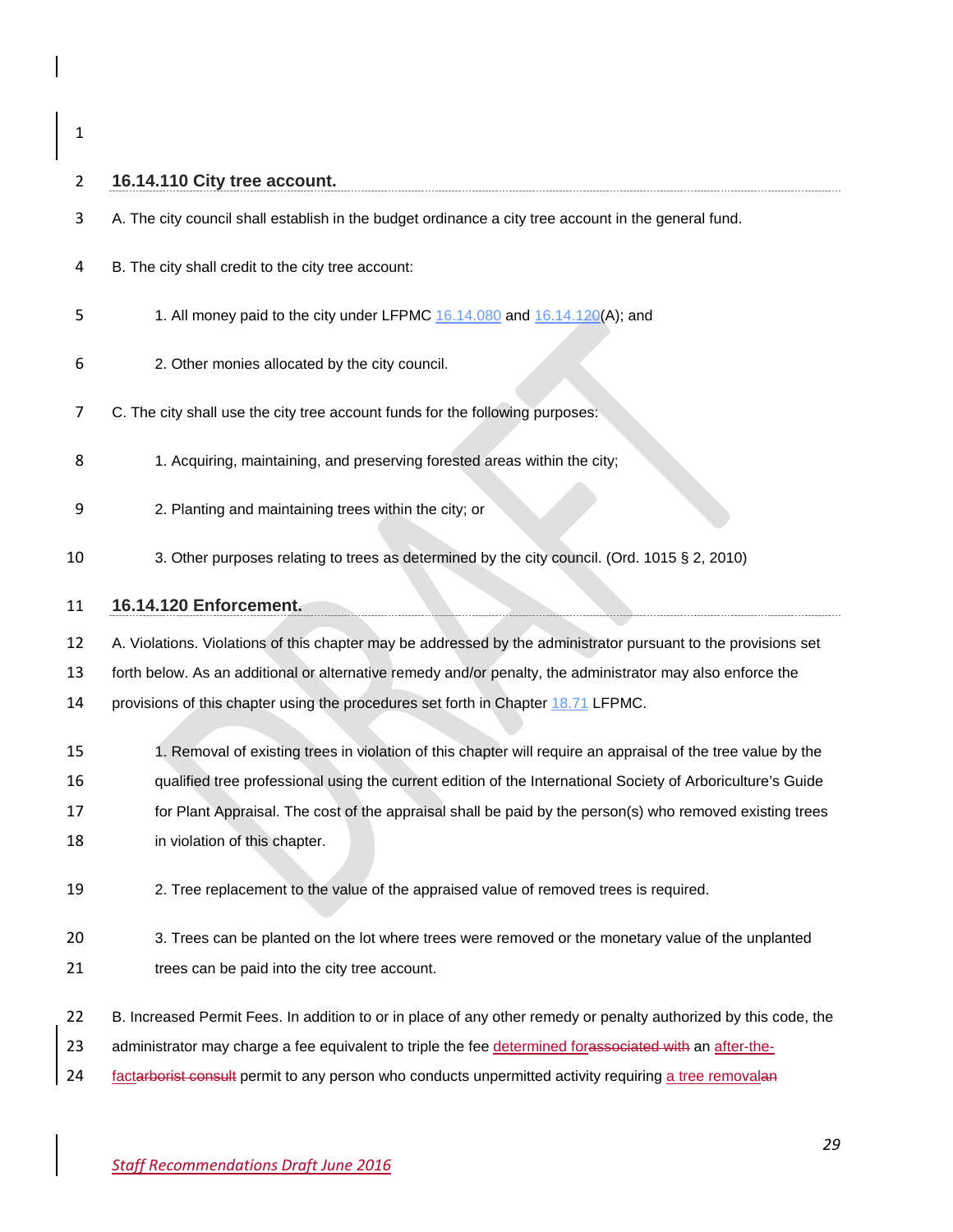1 administrative, arborist consult or arborist review permit, or who fails to provide sufficient evidence that such 2 activity met the requirements of LFPMC [16.14.050,](http://www.codepublishing.com/WA/LakeForestPark/html/LakeForestPark16/LakeForestPark1614.html#16.14.050) Exemptions and Exceptions.

 C. Stop Work Order. If a violation of this chapter or an approved tree permit occurs on property on which work is taking place pursuant to a city of Lake Forest Park development or building permit, the building official may suspend some or all of the work as appropriate through issuance of a stop work order. The building official shall remove the stop work order when the city determines that the violation has been corrected or when the city has reached an agreement with the violator regarding rectification of the violation.

8 D. Any person who removes a tree in violation of the conditions of a tree removal permit or in violation of this

chapter may be required to perform remedial measures ordered by the administrator. The following provisions

shall apply in instances where such remedial measures are required:

11 1. All work shall be performed in accordance with permits obtained pursuant to this chapter.

2. Remedial measures must conform to the purposes and intent of this chapter and meet all

requirements and standards of this chapter.

3. Remedial measures must be completed within the time frame specified by the administrator.

 4. The cost of any remedial measures necessary to correct violation(s) of this chapter shall be borne by 16 the property owner and/or applicant.

E. Penalties. The administrator may, in addition to the replacement tree requirement, impose a penalty of up to

\$5,000 per tree for removal of or damage to significant trees in violation of this chapter. This penalty may be

19 imposed in addition to or in lieu of any penalty imposed pursuant to the procedures of Chapter [18.71](http://www.codepublishing.com/WA/LakeForestPark/html/LakeForestPark18/LakeForestPark1871.html#18.71) LFPMC. A

person may obtain administrative review of a penalty imposed under this subsection in accordance with the

provisions of LFPMC [18.71.070.](http://www.codepublishing.com/WA/LakeForestPark/html/LakeForestPark18/LakeForestPark1871.html#18.71.070) (Ord. 1015 § 2, 2010)

#### **16.14.130 Requirements for tree services and others doing land clearing and tree**

**removal.**

24 A. In order to assure compliance with the standards and requirements of this chapter, private foresters,

arborists, and logging and land clearing contractors or others and heavy equipment operators involved in land

clearing operations in the city of Lake Forest Park shall be required to sign and submit a statement of tree

canopy preservation and enhancement acknowledgment to the city of Lake Forest Park. This statement shall

attest such arborist, forester, or contractor's knowledge of the city of Lake Forest Park's tree protection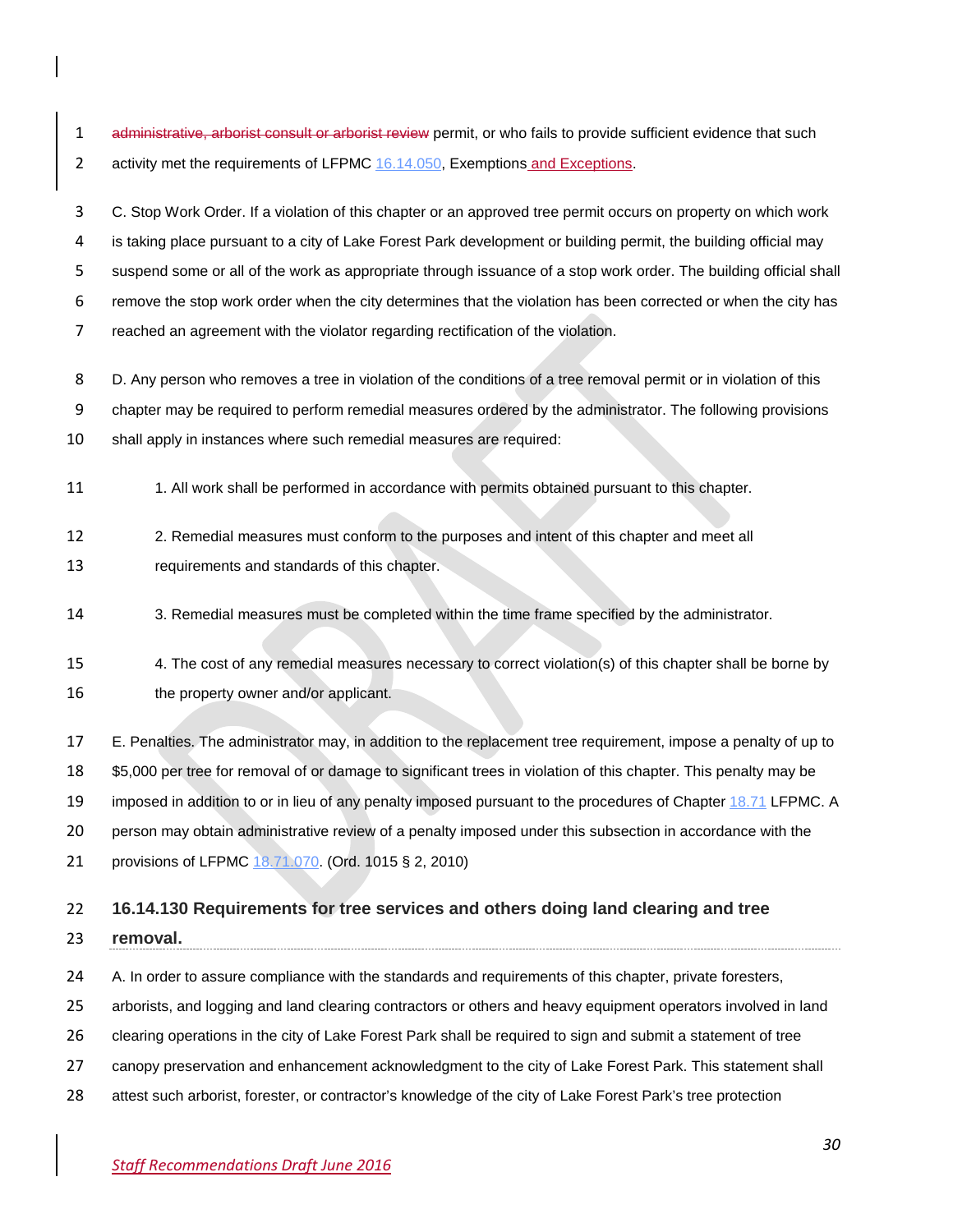requirements. This statement shall be required in addition to the city business licensing requirements set forth 2 in Chapter 5.02 LFPMC and applicable to persons performing work in the city of Lake Forest Park. The required statement shall be in substantially the following form:

 1. I, \_\_\_\_\_\_\_\_\_\_\_, a duly licensed professional contractor in the State of Washington, or professional forester, hereby attest that I have read and am knowledgeable of Chapter [16.14,](http://www.codepublishing.com/WA/LakeForestPark/html/LakeForestPark16/LakeForestPark1614.html#16.14) Tree Canopy Preservation and Enhancement, of the City of Lake Forest Park Municipal Code.

- 2. I further attest that, as a professional doing land clearing work in the City of Lake Forest Park, I am accountable for following the City's Tree Canopy Preservation and Enhancement requirements, 9 including obtaining a tree removal permit, or exemption, or exception prior to performing tree removal or clearing work, as defined by Chapter [16.14](http://www.codepublishing.com/WA/LakeForestPark/html/LakeForestPark16/LakeForestPark1614.html#16.14) of the Lake Forest Park Municipal Code, as well as 11 following all conditions and requirements of said permit, exemption, or exception. I agree to adhere 12 to the tree maintenance standards of this chapter, the International Society of Arboriculture, and ANSI 300, including a prohibition on topping trees.
- 3. I attest that if I fail to follow tree protection requirements, I will be held jointly responsible with the landowner for any restitution required as a result of environmental damage determined by the City Qualified Tree Professional to be the result of improper tree removal or land clearing activities at the 17 site. This may result in claims against my bond pursuant to Section [18.27.040](http://www.codepublishing.com/cgi-bin/rcw.pl?cite=18.27.040) of the Revised Code of Washington and other monetary penalties as allowed by this Chapter or State law.

 B. Private professionals involved in land clearing operations who do not provide the above statement shall be prohibited from performing tree removal and land clearing services in the city of Lake Forest Park. Said professionals who do not provide this statement and perform land clearing services in the city of Lake Forest Park shall be considered in violation of this chapter and may be prosecuted under this chapter, the city's civil penalties ordinance, or as otherwise provided by law. All professional arborists, foresters, loggers, or other land clearing contractors or heavy equipment operators involved in land clearing operations shall be jointly responsible with the landowner for any land clearing violation and restitution required at a site as a result of improper land clearing activity. (Ord. 1015 § 2, 2010)

## **16.14.140 Liability.**

 A. Liability for any adverse impacts, damages or injury resulting from work performed in accordance with any 29 permit issued by the city under LFPMC [16.14.040\(](http://www.codepublishing.com/WA/LakeForestPark/html/LakeForestPark16/LakeForestPark1614.html#16.14.040)B) shall be the sole responsibility of the permit applicant

and/or owner of the property or site for which the permit was issued, and shall not be the responsibility of the